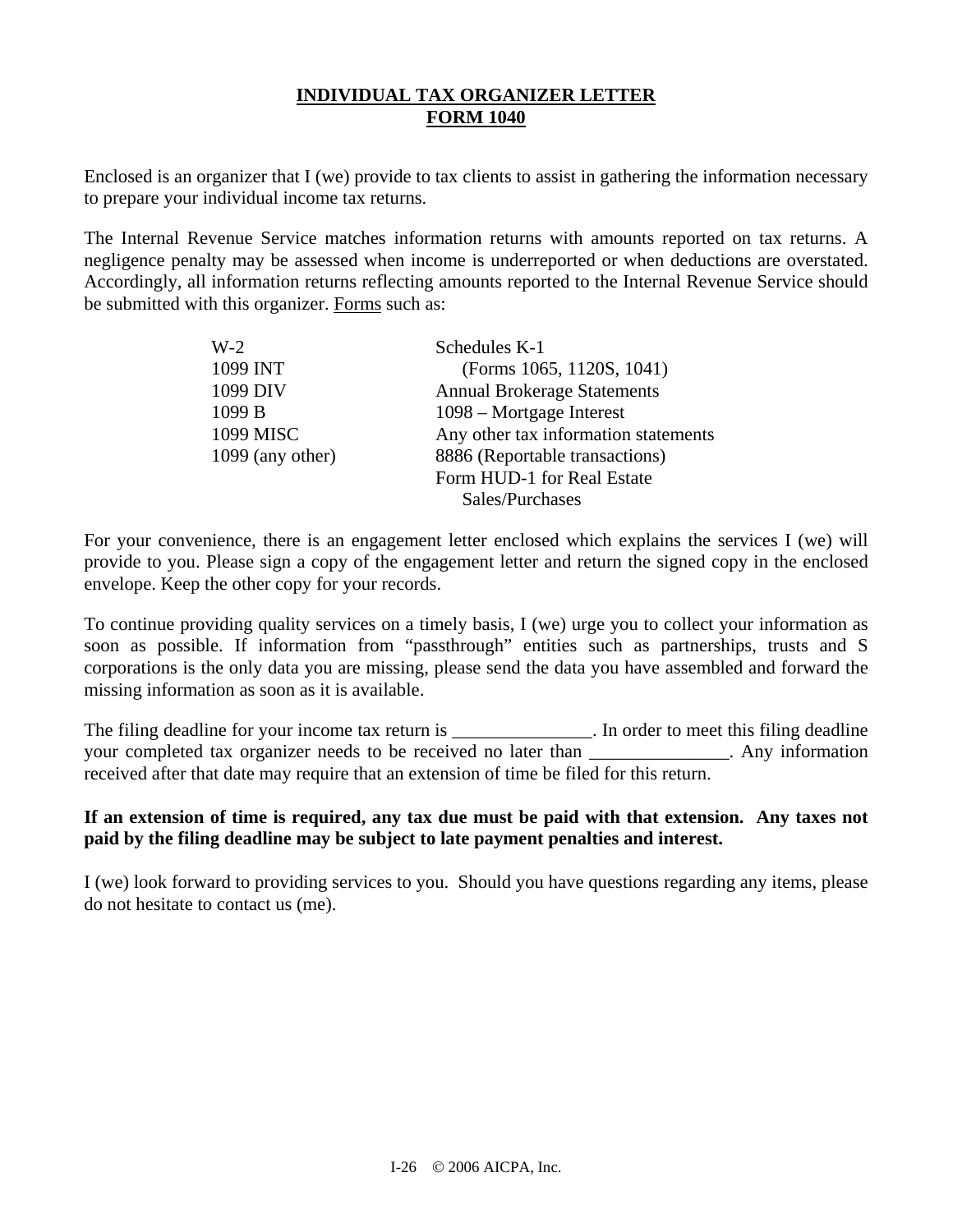**If we did not prepare your prior year returns, provide a copy of federal and state returns for the three previous years. Complete pages 1 through 4 and all applicable sections.** 

| Taxpayer's Name                                                                                                                                                                                                                                                  |                                                           |              |          |                                                                |
|------------------------------------------------------------------------------------------------------------------------------------------------------------------------------------------------------------------------------------------------------------------|-----------------------------------------------------------|--------------|----------|----------------------------------------------------------------|
| Spouse's Name                                                                                                                                                                                                                                                    |                                                           |              |          | Occupation                                                     |
|                                                                                                                                                                                                                                                                  |                                                           |              |          |                                                                |
| City, Town, or Post Office                                                                                                                                                                                                                                       | County                                                    | <b>State</b> | Zip Code | <b>School District</b>                                         |
| Telephone Number<br>$Home($ $)$<br>Email and the contract of the contract of the contract of the contract of the contract of the contract of the contract of the contract of the contract of the contract of the contract of the contract of the contract of the | Telephone Number $(T)^*$<br>Office( )<br>$\text{Fax}$ ( ) |              |          | Telephone Number $(S)^*$<br>Office $($ $)$<br>$\text{Fax}$ ( ) |
| Taxpayer: Date of Birth<br>Spouse: Date of Birth                                                                                                                                                                                                                 | Blind? - $Yes \_\_\_\_ \ No \_\_\_\_$<br>Blind? - Yes No  |              |          |                                                                |

Dependent Children Who Lived With You:

| Full Name | Social Security Number | Relationship | <b>Birth Date</b> |
|-----------|------------------------|--------------|-------------------|
| 1.)       |                        |              |                   |
| 2.)       |                        |              |                   |
| 3.)       |                        |              |                   |
| 4.)       |                        |              |                   |
| 5.)       |                        |              |                   |
| 6.)       |                        |              |                   |
| 7.)       |                        |              |                   |
| 8.)       |                        |              |                   |
| 9.)       |                        |              |                   |

**Other Dependents:** 

|                  | Social Security |              |                   | Number Months<br>Resided in | % Support<br>Furnished |
|------------------|-----------------|--------------|-------------------|-----------------------------|------------------------|
| <b>Full Name</b> | Number          | Relationship | <b>Birth Date</b> | Your Home                   | By You                 |
| 10.              |                 |              |                   |                             |                        |
| 11.              |                 |              |                   |                             |                        |
| 12.)             |                 |              |                   |                             |                        |

\*T= Taxpayer \*S=Spouse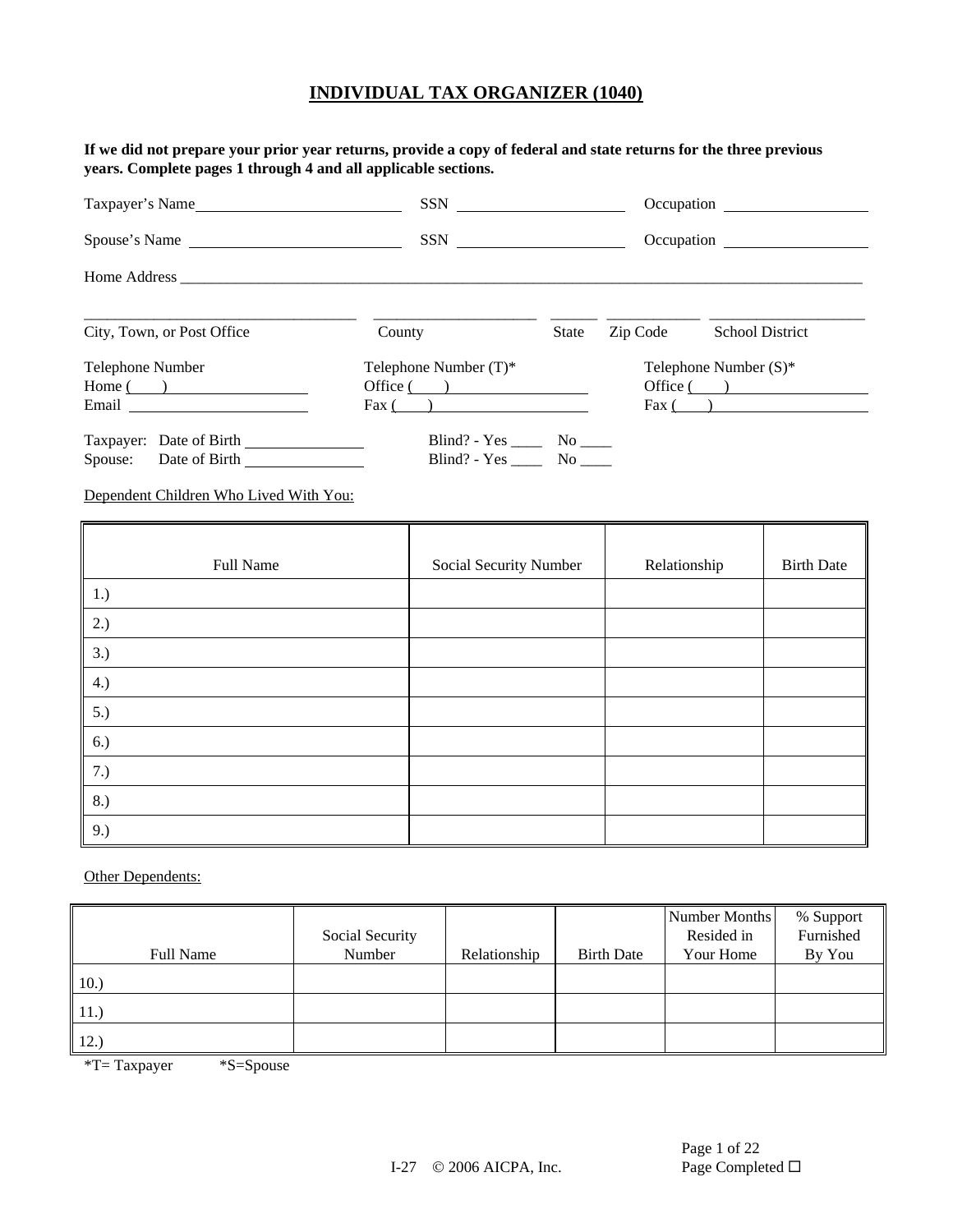# **Please answer the following questions and submit details for any question answered "Yes":**

|                         |                                                                                                                                                      | <b>YES</b> | NO |
|-------------------------|------------------------------------------------------------------------------------------------------------------------------------------------------|------------|----|
|                         | Has your marital status changed since your last return?                                                                                              |            |    |
|                         | Will the address on your current returns be different from that shown on your prior year<br>returns? If yes, provide the new address and date moved. |            |    |
|                         | Were there any changes in dependents from the prior year? If yes, provide details.                                                                   |            |    |
|                         | Are you entitled to a dependency exemption due to a divorce decree?                                                                                  |            |    |
|                         | Did any of your dependents have income of \$850 or more? (\$400 if self-employed)                                                                    |            |    |
|                         | Did any of your children under age 18 have investment income over \$1,700?<br>If yes, do you want to include your child's income on your return?     |            |    |
|                         | Are any dependent children married and filing a joint return with their spouse?                                                                      |            |    |
| year?                   | Did any dependent child over 19 years of age attend school less than 5 months during the                                                             |            |    |
|                         | Did you receive income from any legal proceedings, cancellation of student loans or other<br>indebtedness during the year? If yes, provide details.  |            |    |
|                         | Did you make any gifts during the year directly or in trust exceeding \$12,000 per person?                                                           |            |    |
|                         | Did you have any interest in, or signature, or other authority over a bank, securities, or other<br>financial account in a foreign country?          |            |    |
|                         | Were you a resident of, or did you have income in, more than one state during the year?                                                              |            |    |
| Campaign Fund?          | Do you wish to have \$3 (or \$6 on joint return) of your taxes applied to the Presidential                                                           |            |    |
|                         | Do you wish to contribute to any state fund(s)? If yes, indicate amount(s) and which fund(s):                                                        |            |    |
|                         |                                                                                                                                                      |            |    |
|                         | Do you want any overpayment of taxes applied to next year's estimated taxes?                                                                         |            |    |
| enclose a voided check. | Do you want any remaining federal refund deposited directly to your bank account? If yes,                                                            |            |    |
| federal debt?           | Do either you or your spouse have any outstanding child or spousal support payments or                                                               |            |    |
|                         | If you owe federal tax upon completion of your return, are you able to pay the balance due?                                                          |            |    |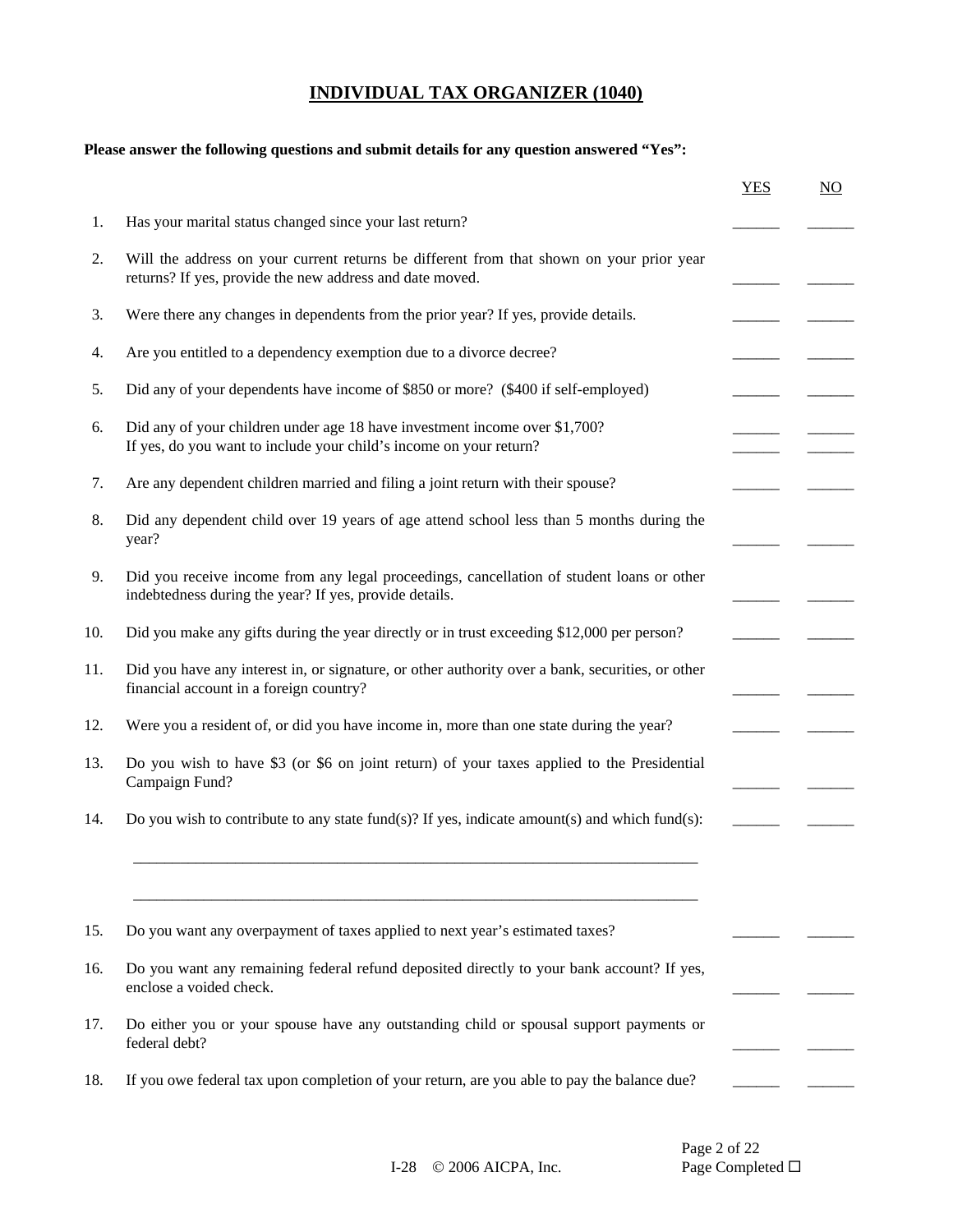|     |                                                                                                                                                                                                                                                         | <b>YES</b> | $\underline{NO}$ |
|-----|---------------------------------------------------------------------------------------------------------------------------------------------------------------------------------------------------------------------------------------------------------|------------|------------------|
| 19. | Do you expect a large fluctuation in your income, deductions or withholding next year? If<br>yes, provide details.                                                                                                                                      |            |                  |
| 20. | Did you receive a total distribution from an IRA or other qualified plan that was partially or<br>totally rolled over into another IRA or qualified plan within 60 days of the distribution?                                                            |            |                  |
| 21. | If you received an IRA distribution, which you did not roll over, provide details. (Form<br>1099R)                                                                                                                                                      |            |                  |
| 22. | Did you "convert" IRA funds into a Roth IRA? If yes, provide details. (Form 1099R)                                                                                                                                                                      |            |                  |
| 23. | Did you receive any disability payments this year?                                                                                                                                                                                                      |            |                  |
| 24. | Did you receive tip income not reported to your employer?                                                                                                                                                                                               |            |                  |
| 25. | Did you sell and/or purchase a principal residence or other real estate? If yes, provide<br>settlement sheet (HUD-1) and Form 1099-S.                                                                                                                   |            |                  |
| 26. | Did you collect on any installment contract during the year? Provide details.                                                                                                                                                                           |            |                  |
| 27. | Did you receive tax-exempt interest or dividends?                                                                                                                                                                                                       |            |                  |
| 28. | Do you have any worthless securities or any loans that became uncollectible this year?                                                                                                                                                                  |            |                  |
| 29. | Did you receive unemployment compensation? If yes, provide Form 1099-G.                                                                                                                                                                                 |            |                  |
| 30. | Did you have any casualty or theft losses during the year? If yes, provide details.                                                                                                                                                                     |            |                  |
| 31. | Did you have foreign income or pay any foreign taxes? Provide details.                                                                                                                                                                                  |            |                  |
| 32. | If there were dues paid to an association, was any portion not deductible due to political<br>lobbying by the association or benefits received?                                                                                                         |            |                  |
| 33. | Has the IRS, or any state or local taxing agency, notified you of changes to a prior year's tax<br>return? If yes, provide copies of all notices/correspondence received.                                                                               |            |                  |
| 34. | Are you aware of any changes to your income, deductions and credits reported on any prior<br>years' returns?                                                                                                                                            |            |                  |
| 35. | Did you purchase gasoline, oil, or special fuels for non-highway vehicles?                                                                                                                                                                              |            |                  |
| 36. | Did you purchase an energy efficient vehicle?                                                                                                                                                                                                           |            |                  |
| 37. | If you or your spouse have self-employment income, did you pay any health insurance<br>premiums or long-term care premiums? If yes, were either you or your spouse eligible to<br>participate in an employee's health insurance or long-term care plan? |            |                  |
| 38. | If you or your spouse have self-employment income, do you want to make a retirement plan<br>contribution?                                                                                                                                               |            |                  |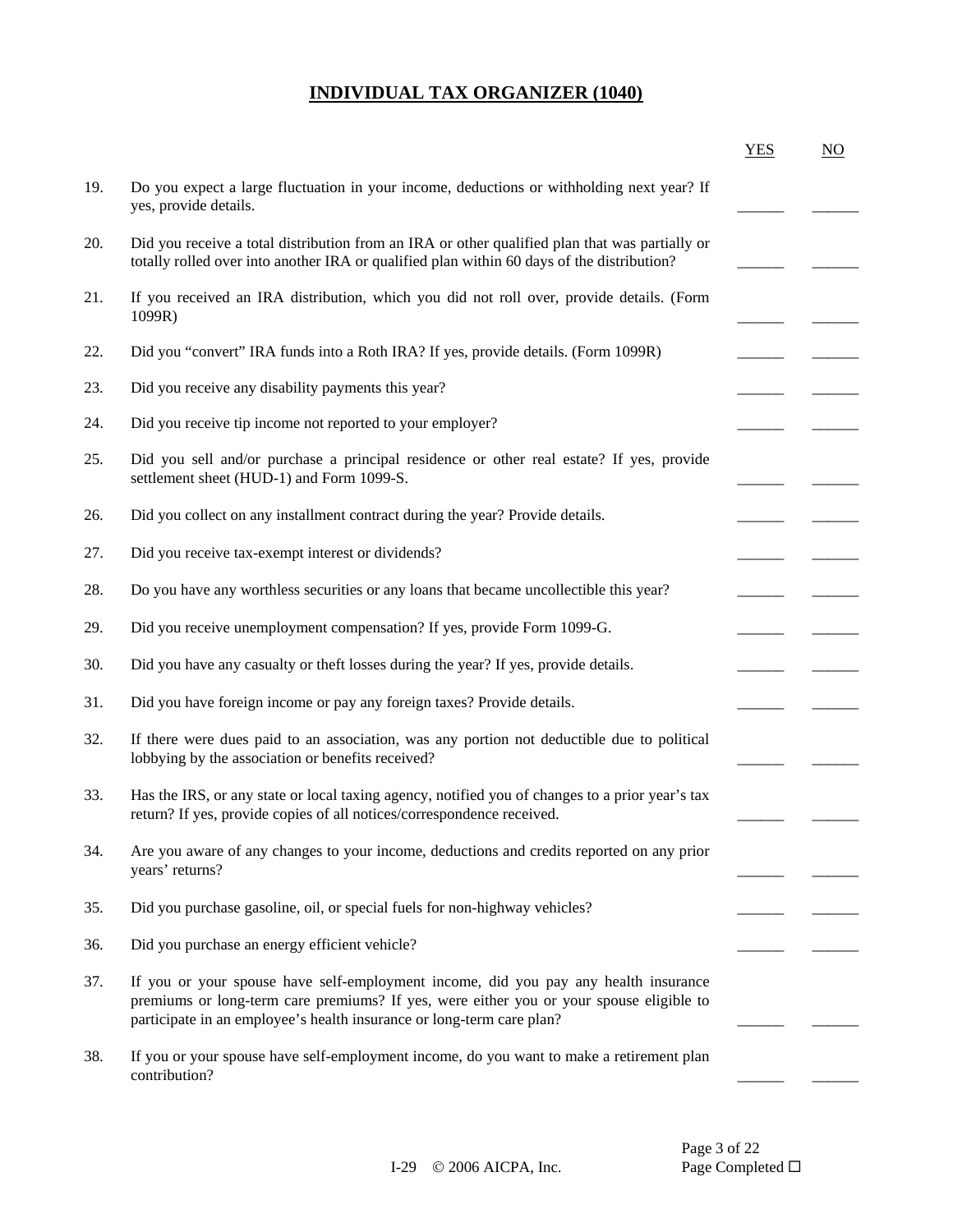|     |                                                                                                                                                                                                                                                                                                                                     | <b>YES</b> | $\overline{NO}$ |
|-----|-------------------------------------------------------------------------------------------------------------------------------------------------------------------------------------------------------------------------------------------------------------------------------------------------------------------------------------|------------|-----------------|
| 39. | Did you acquire any "qualified small business stock"?                                                                                                                                                                                                                                                                               |            |                 |
| 40. | Were you granted or did you exercise any stock options? If yes, provide details.                                                                                                                                                                                                                                                    |            |                 |
| 41. | Were you granted any restricted stock? If yes, provide details.                                                                                                                                                                                                                                                                     |            |                 |
| 42. | Did you pay any household employee over age 18 wages of \$1,500 or more?                                                                                                                                                                                                                                                            |            |                 |
|     | If yes, provide copy of Form W-2 issued to each household employee.                                                                                                                                                                                                                                                                 |            |                 |
|     | If yes, did you pay total wages of \$1,000 or more in any calendar quarter to all household<br>employees?                                                                                                                                                                                                                           |            |                 |
| 43. | Did you surrender any U.S. savings bonds?                                                                                                                                                                                                                                                                                           |            |                 |
| 44. | Did you use the proceeds from Series EE U.S. savings bonds purchased after 1989 to pay for<br>higher education expenses?                                                                                                                                                                                                            |            |                 |
| 45. | Did you realize a gain on property, which was taken from you by destruction, theft, seizure<br>or condemnation?                                                                                                                                                                                                                     |            |                 |
| 46. | Did you start a business?                                                                                                                                                                                                                                                                                                           |            |                 |
| 47. | Did you purchase rental property?                                                                                                                                                                                                                                                                                                   |            |                 |
| 48. | Did you acquire any interests in partnerships, LLCs, S corporations, estates or trusts this<br>year?                                                                                                                                                                                                                                |            |                 |
| 49. | Do you have records to support travel and entertainment expenses? The law requires that<br>adequate records be maintained for travel and entertainment expenses. The documentation<br>should include amount, time and place, date, business purpose, description of gift(s) (if any),<br>and business relationship of recipient(s). |            |                 |
| 50. | Were you the grantor, transferor or beneficiary of a foreign trust?                                                                                                                                                                                                                                                                 |            |                 |
| 51. | Has your will or trust been updated within the last three years?                                                                                                                                                                                                                                                                    |            |                 |
| 52. | Did you incur expenses as an elementary or secondary educator? If so, how much?                                                                                                                                                                                                                                                     |            |                 |
| 53. | Did you make any energy efficient improvement to your home?                                                                                                                                                                                                                                                                         |            |                 |
| 54. | Can the Internal Revenue Service discuss questions about this return with the preparer?                                                                                                                                                                                                                                             |            |                 |
| 55. | Did you make any large purchases or home improvements?                                                                                                                                                                                                                                                                              |            |                 |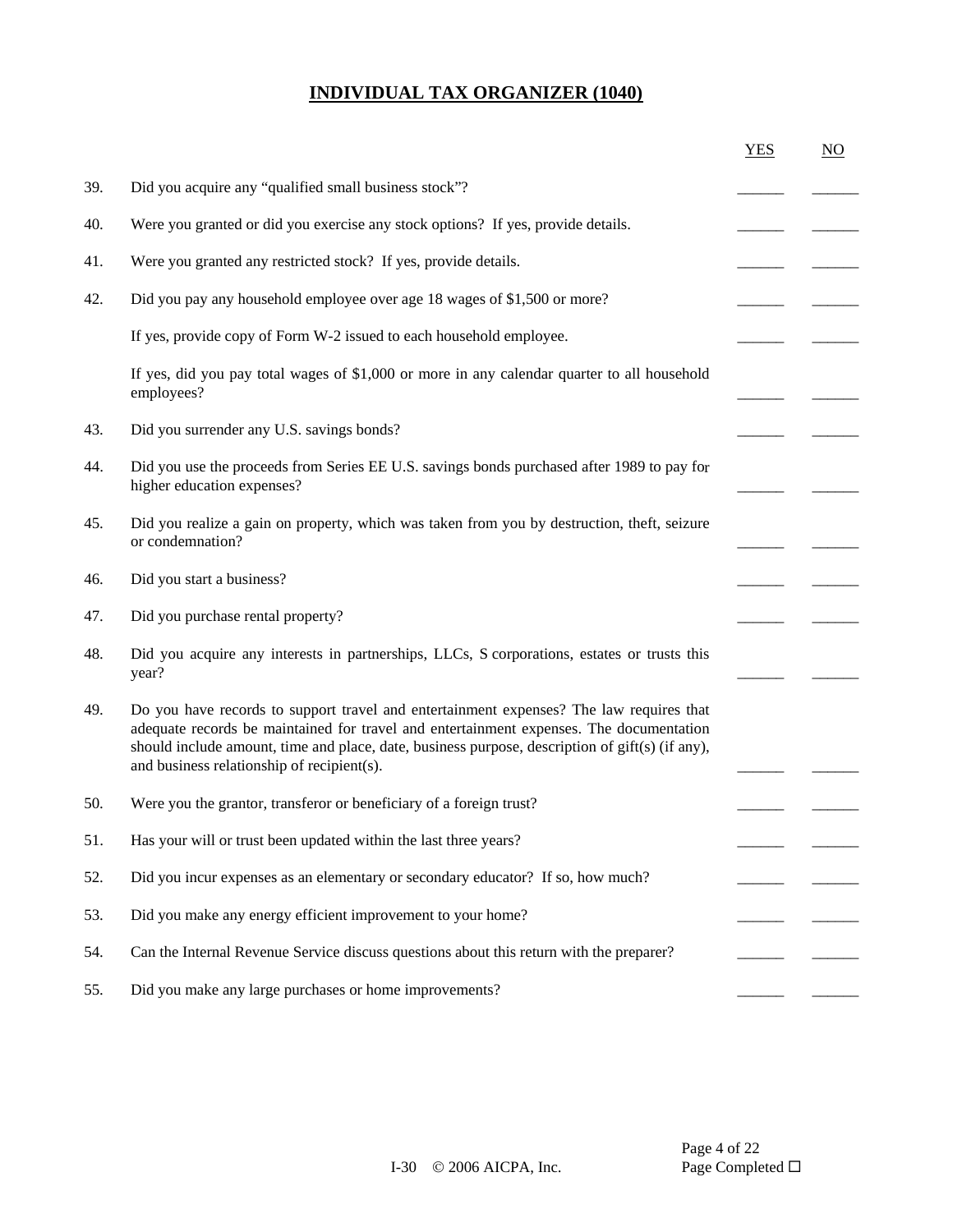### **ESTIMATED TAX PAYMENTS MADE**

|                                | <b>FEDERAL</b> |             | <b>STATE (NAME):</b> |                    |
|--------------------------------|----------------|-------------|----------------------|--------------------|
|                                | Date Paid      | Amount Paid | Date Paid            | <b>Amount Paid</b> |
| Prior year overpayment applied |                |             |                      |                    |
| 1st Quarter                    |                |             |                      |                    |
| 2nd Quarter                    |                |             |                      |                    |
| 3rd Quarter                    |                |             |                      |                    |
| 4th Quarter                    |                |             |                      |                    |

#### **WAGES, SALARIES, AND OTHER EMPLOYEE COMPENSATION**

Enclose all Forms W-2.

### **PENSION, IRA, AND ANNUITY INCOME**

|    | Enclose all Forms 1099R.                                                              |          | <b>YES</b> | NO |
|----|---------------------------------------------------------------------------------------|----------|------------|----|
|    | Did you receive a lump sum distribution from your employer?                           |          |            |    |
| 2. | Did you "convert" a lump sum distribution into another plan or IRA account?           |          |            |    |
| 3. | Did you transfer IRA funds to a Roth IRA this year?                                   |          |            |    |
| 4. | Have you elected a lump sum treatment for any retirement distributions<br>after 1986? | Taxpayer |            |    |
|    |                                                                                       | Spouse   |            |    |

#### **SOCIAL SECURITY BENEFITS RECEIVED**

Enclose all 1099 SSA Forms.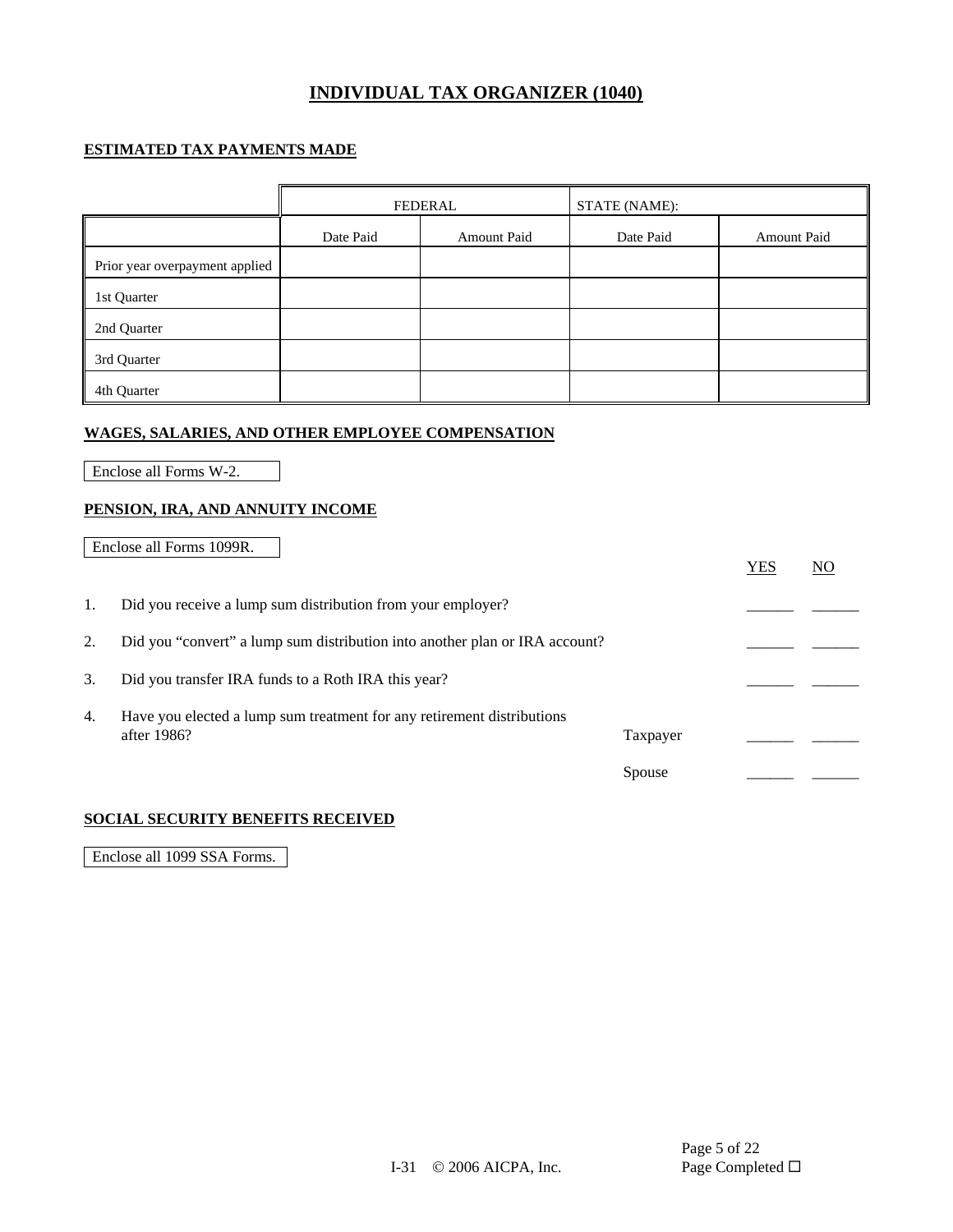**INTEREST INCOME** - Enclose all Forms 1099-INT and statements of tax-exempt interest earned. If not available, complete the following:

| $\text{TSI}^*$ | Name of Payor                 | Banks,<br>S&L, Etc. | U.S. Bonds,<br>T-Bills | Tax-Exempt<br>Out-of-State<br>In-State |  |  |
|----------------|-------------------------------|---------------------|------------------------|----------------------------------------|--|--|
|                |                               |                     |                        |                                        |  |  |
|                |                               |                     |                        |                                        |  |  |
|                |                               |                     |                        |                                        |  |  |
|                |                               |                     |                        |                                        |  |  |
|                |                               |                     |                        |                                        |  |  |
|                |                               |                     |                        |                                        |  |  |
|                |                               |                     |                        |                                        |  |  |
|                |                               |                     |                        |                                        |  |  |
|                |                               |                     |                        |                                        |  |  |
|                |                               |                     |                        |                                        |  |  |
|                |                               |                     |                        |                                        |  |  |
|                |                               |                     |                        |                                        |  |  |
|                |                               |                     |                        |                                        |  |  |
|                | Early Withdrawal<br>Penalties |                     |                        |                                        |  |  |

 $*T = Taxpayer$   $S = Spouse$   $J = Joint$ 

### **INTEREST INCOME (Seller Financed Mortgage)**

| Name of Payor | Social Security<br>Number | Address | <b>Interest Recorded</b> |
|---------------|---------------------------|---------|--------------------------|
|               |                           |         |                          |
|               |                           |         |                          |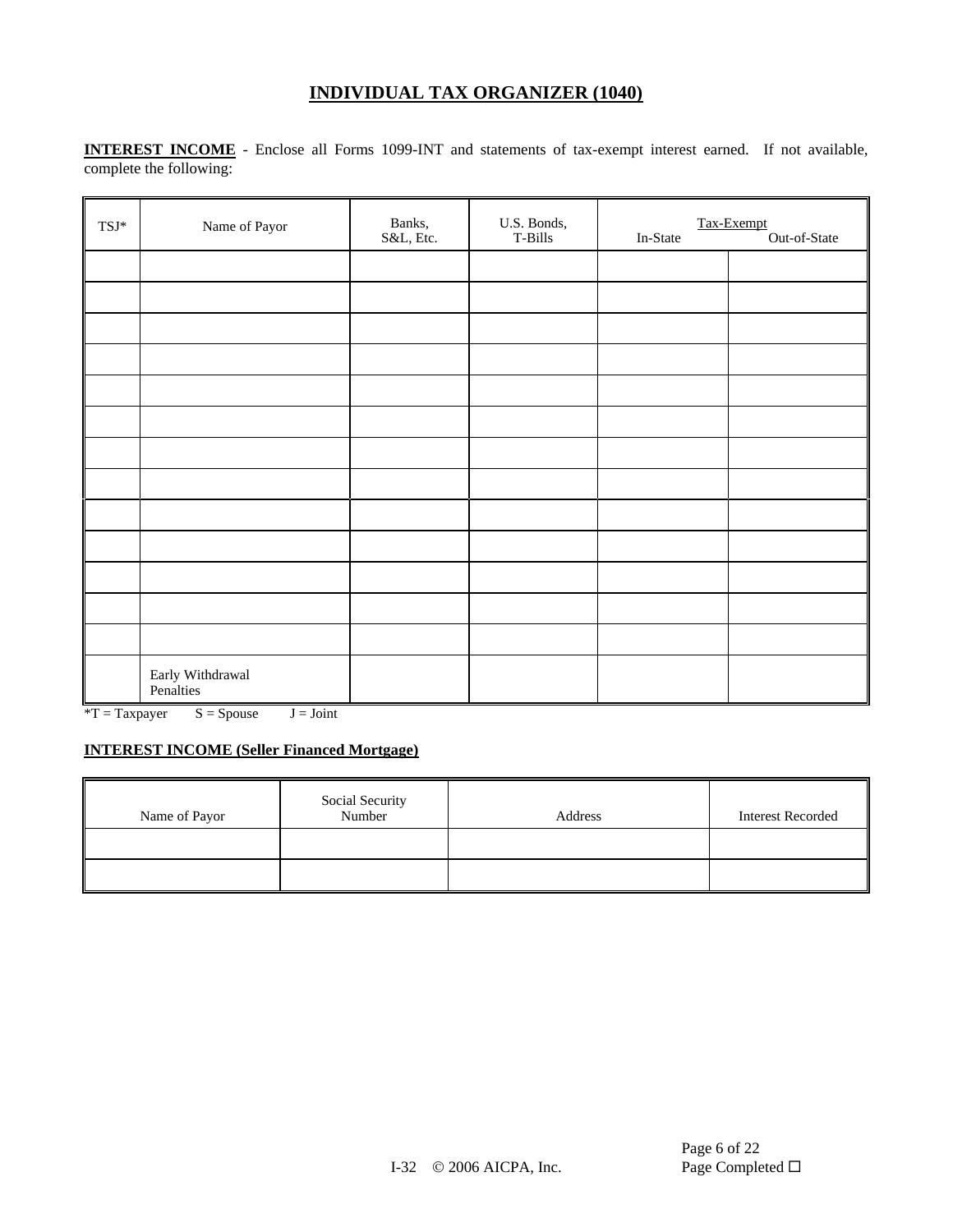**DIVIDEND INCOME** - Enclose all Forms 1099-DIV and statements of tax-exempt dividends earned. If not available, complete the following:

| $\ensuremath{\mathsf{T}}\ensuremath{\mathsf{S}}\ensuremath{\mathsf{J}}^*$ | Name of Payor | Ordinary<br>Dividends | Qualified<br>Dividend | ${\bf Capital}$<br>Gain | Non<br>Taxable | Federal<br>Tax<br>Withheld | Foreign<br>Tax<br>Withheld |
|---------------------------------------------------------------------------|---------------|-----------------------|-----------------------|-------------------------|----------------|----------------------------|----------------------------|
|                                                                           |               |                       |                       |                         |                |                            |                            |
|                                                                           |               |                       |                       |                         |                |                            |                            |
|                                                                           |               |                       |                       |                         |                |                            |                            |
|                                                                           |               |                       |                       |                         |                |                            |                            |
|                                                                           |               |                       |                       |                         |                |                            |                            |
|                                                                           |               |                       |                       |                         |                |                            |                            |
|                                                                           |               |                       |                       |                         |                |                            |                            |
|                                                                           |               |                       |                       |                         |                |                            |                            |
|                                                                           |               |                       |                       |                         |                |                            |                            |
|                                                                           |               |                       |                       |                         |                |                            |                            |
|                                                                           |               |                       |                       |                         |                |                            |                            |
|                                                                           |               |                       |                       |                         |                |                            |                            |

 $*T = Taxpayer$   $S = Spouse$   $J = Joint$ 

**MISCELLANEOUS INCOME** - List and enclose related Forms 1099 or other forms.

| Description                          | Amount |
|--------------------------------------|--------|
| State and local income tax refund(s) |        |
| Alimony received                     |        |
| Jury fees                            |        |
| Finder's fees                        |        |
| Director's fees                      |        |
| Prizes                               |        |
| Gambling (W2-G)                      |        |
| Other miscellaneous income           |        |
|                                      |        |
|                                      |        |
|                                      |        |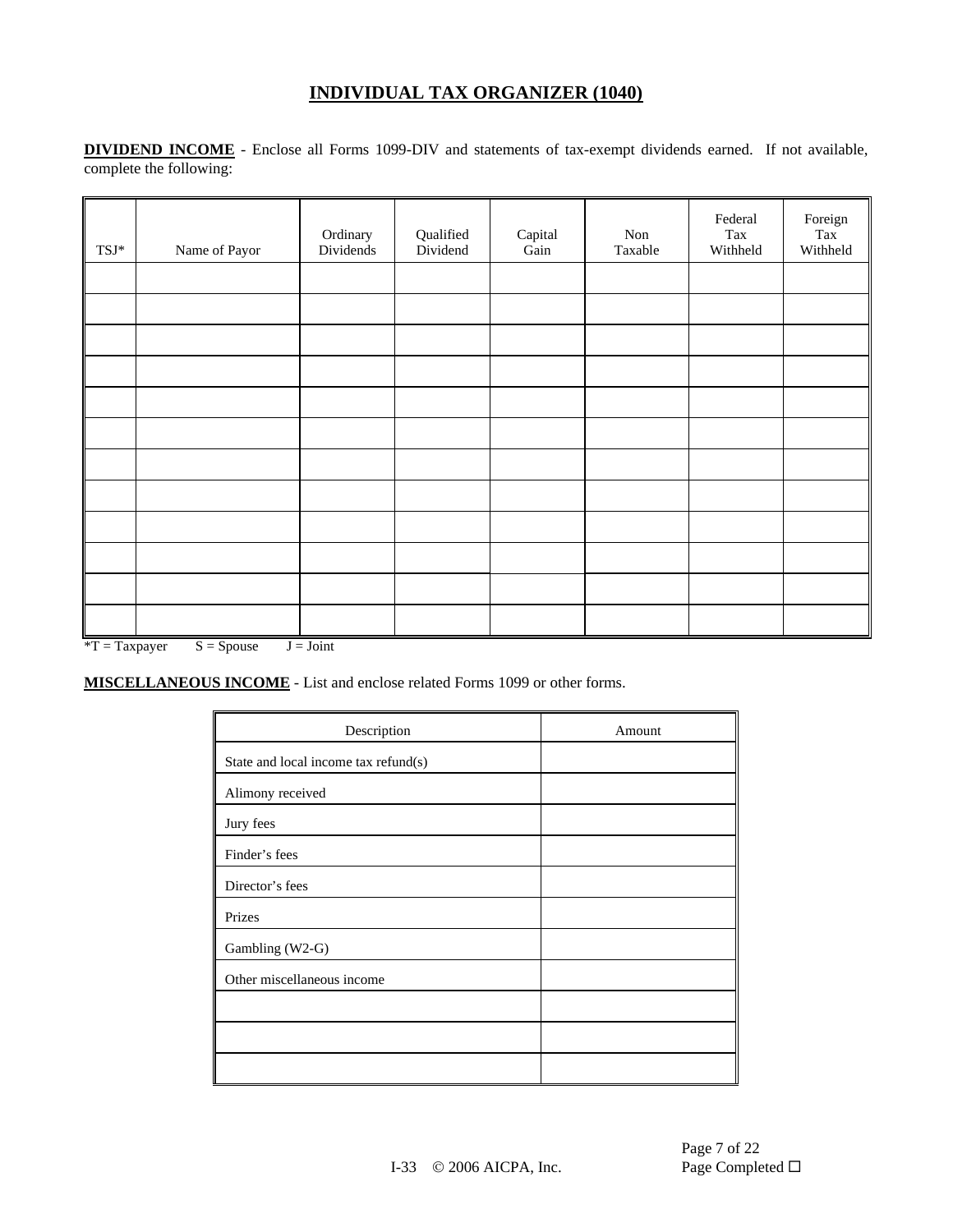|     | <b>INCOME FROM BUSINESS OR PROFESSION (Schedule C)</b>                                                                                                                                    |            |    |
|-----|-------------------------------------------------------------------------------------------------------------------------------------------------------------------------------------------|------------|----|
|     | $\Box$ Taxpayer<br>$\Box$ Spouse<br>$\Box$ Joint<br>Who owns this business?                                                                                                               |            |    |
|     |                                                                                                                                                                                           |            |    |
|     |                                                                                                                                                                                           |            |    |
|     |                                                                                                                                                                                           |            |    |
|     | <b>Business address</b>                                                                                                                                                                   |            |    |
|     |                                                                                                                                                                                           |            |    |
|     | Method(s) used to value closing inventory:                                                                                                                                                |            |    |
|     |                                                                                                                                                                                           |            |    |
|     | Accounting method:                                                                                                                                                                        |            |    |
|     | $\Box$ Cash $\Box$ Accrual $\Box$ Other (describe)                                                                                                                                        |            |    |
|     |                                                                                                                                                                                           | <b>YES</b> | NO |
| 1.  | Was there any change in determining quantities, costs or valuations between the opening<br>and closing inventory? If yes, attach explanation.                                             |            |    |
| 2.  | Did you deduct expenses for the business use of your home? If yes, complete office in home<br>schedule provided in this organizer.                                                        |            |    |
| 3.  | Did you materially participate in the operation of the business during the year?                                                                                                          |            |    |
| 4.  | Was all of your investment in this activity at risk?                                                                                                                                      |            |    |
| 5.  | Were any assets sold, retired or converted to personal use during the year? If yes, list assets<br>sold including date acquired, date sold, sales price, basis and gain or loss.          |            |    |
| 6.  | Were any assets purchased during the year? If yes, list assets acquired, including date placed<br>in service and purchase price, including trade-in. Include copies of purchase invoices. |            |    |
| 7.  | Was this business still in operation at the end of the year?                                                                                                                              |            |    |
| 8.  | List the states in which business was conducted and provide income and expense by state.                                                                                                  |            |    |
| 9.  | Provide copies of certification for employees of target groups and associated wages<br>qualifying for Work Opportunities Credit.                                                          |            |    |
| 10. | Provide information for welfare-to-work credit.                                                                                                                                           |            |    |

Attach a schedule of income and expenses of the business or complete the following worksheet. Complete a separate schedule for each business.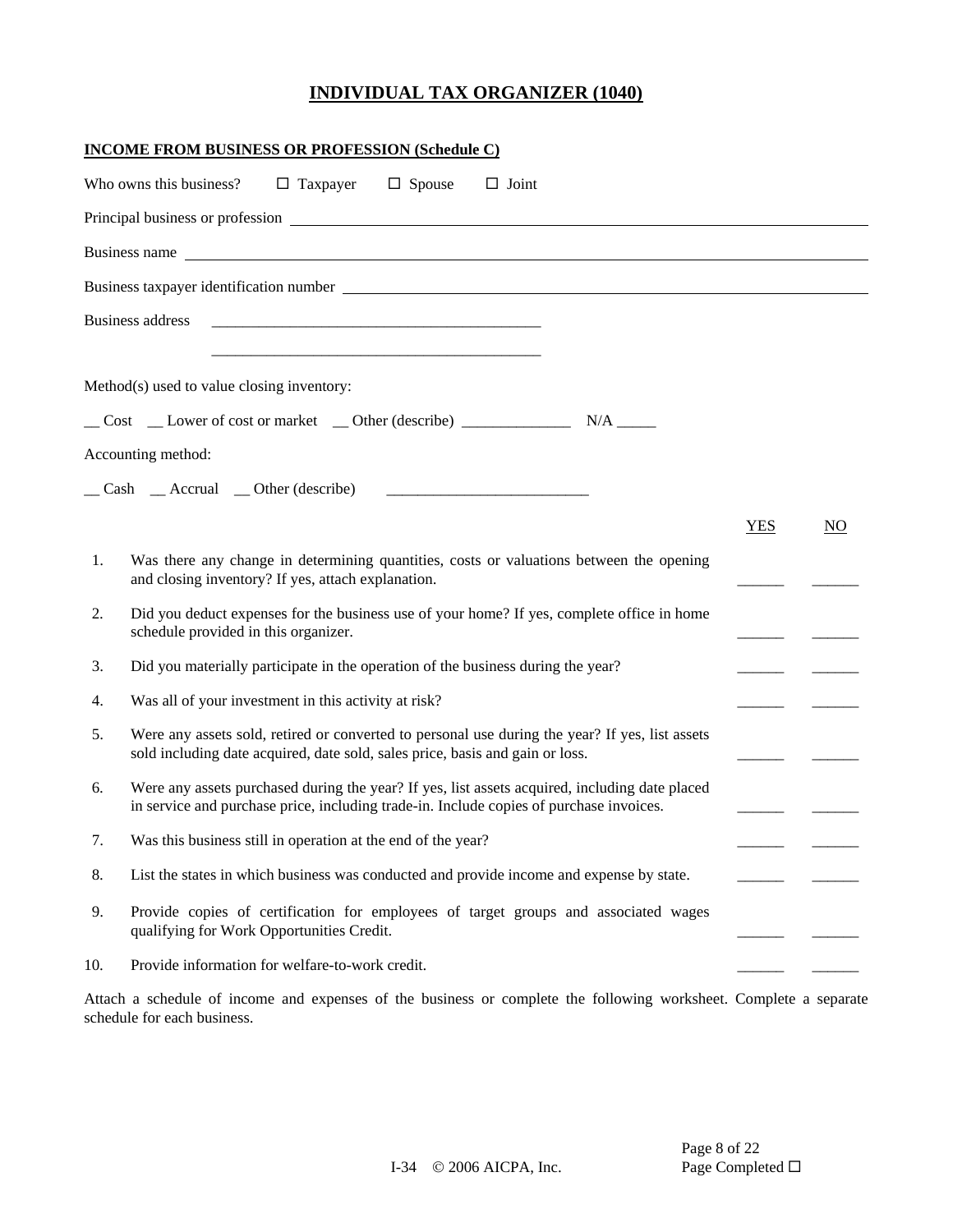### **INCOME AND EXPENSES (Schedule C)**

| Description                                                                         | Amount |
|-------------------------------------------------------------------------------------|--------|
| <b>Part I-Income</b>                                                                |        |
| Gross receipts or sales                                                             |        |
| Returns and allowances                                                              |        |
| Other income (List type and amount)                                                 |        |
|                                                                                     |        |
| Part II - Cost of Goods Sold                                                        |        |
| Inventory at beginning of year                                                      |        |
| Purchases less cost of items withdrawn for personal use                             |        |
| Cost of labor (Do not include salary paid to yourself)                              |        |
| Materials and supplies                                                              |        |
| Other costs (List type and amount)                                                  |        |
|                                                                                     |        |
| Inventory at end of year                                                            |        |
|                                                                                     |        |
| <b>Part III - Expenses</b>                                                          |        |
| Advertising                                                                         |        |
| Bad debts from sales or services                                                    |        |
| Car and truck expenses (Complete Auto Expense Schedule on Page 20)                  |        |
| Commissions and fees                                                                |        |
| Depletion                                                                           |        |
| Depreciation and section 179 expense deduction (provide depreciation schedules)     |        |
| Employee benefit programs (other than Pension and Profit Sharing plans shown below) |        |
| Insurance (other than health)                                                       |        |
| Interest:                                                                           |        |
| a. Mortgage (paid to banks, etc.)                                                   |        |
| b. Other                                                                            |        |
| Legal and professional services                                                     |        |
| Office expense                                                                      |        |
| Pension and profit-sharing plans (employee's portion only)                          |        |

*CONTINUED*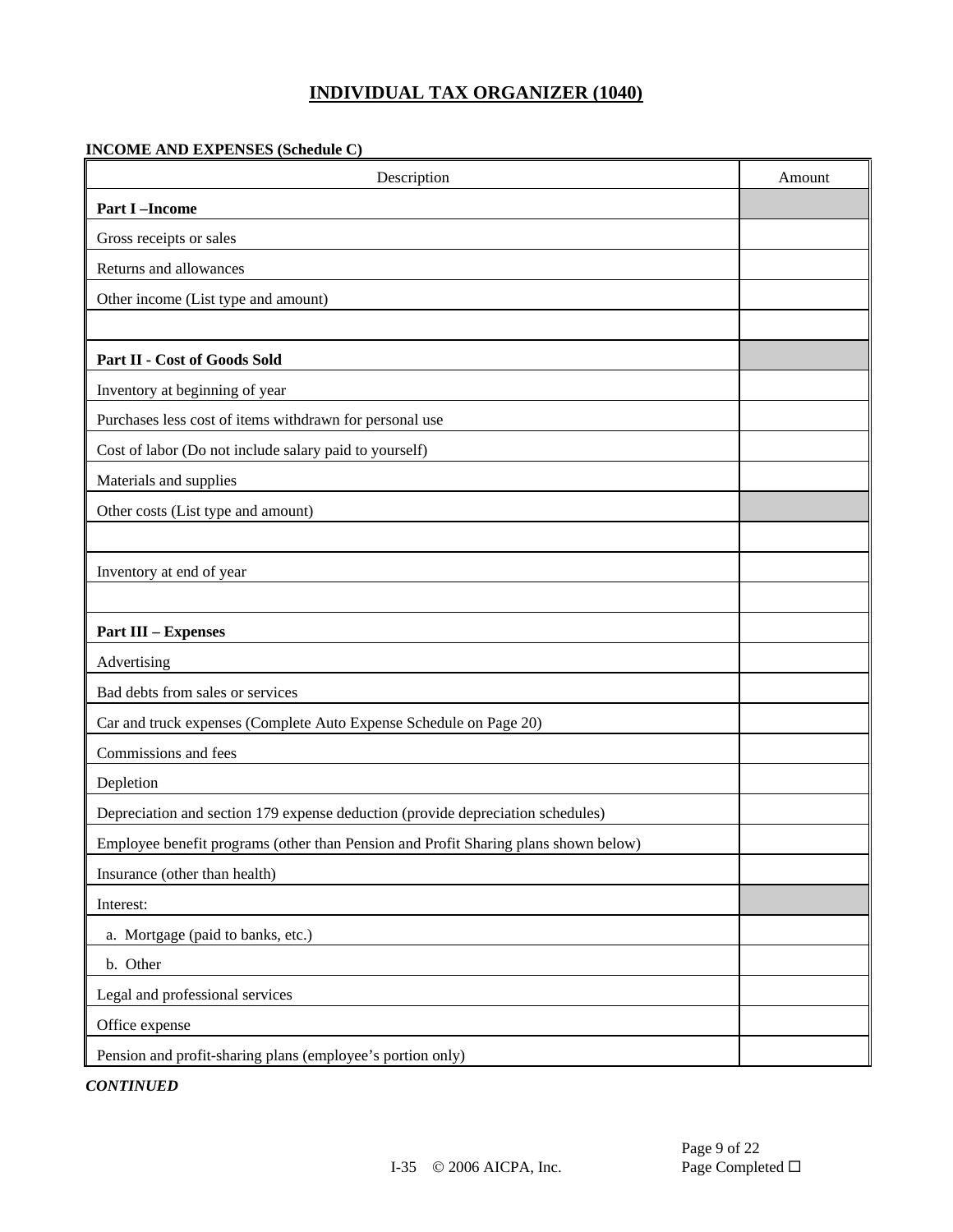#### **INCOME AND EXPENSES (Schedule C) –** *CONTINUED*

| Rent or lease:                                                                   |  |
|----------------------------------------------------------------------------------|--|
| a. Vehicles, machinery, and equipment                                            |  |
| b. Other business property                                                       |  |
| Repairs and maintenance                                                          |  |
| Supplies                                                                         |  |
| Taxes and licenses (Enclose copies of payroll tax returns). No state income tax. |  |
| Travel, meals, and entertainment:                                                |  |
| a. Travel                                                                        |  |
| b. Meals and entertainment                                                       |  |
| <b>Utilities</b>                                                                 |  |
| Wages (enclose copies of W-3/W-2 forms).                                         |  |
| Lobbying expenses                                                                |  |
| Club dues:                                                                       |  |
| a. Civic club dues                                                               |  |
| b. Social or entertainment club dues                                             |  |
| Other expenses (list type and amount)                                            |  |
|                                                                                  |  |
|                                                                                  |  |
|                                                                                  |  |
|                                                                                  |  |
|                                                                                  |  |
|                                                                                  |  |

COMMENTS::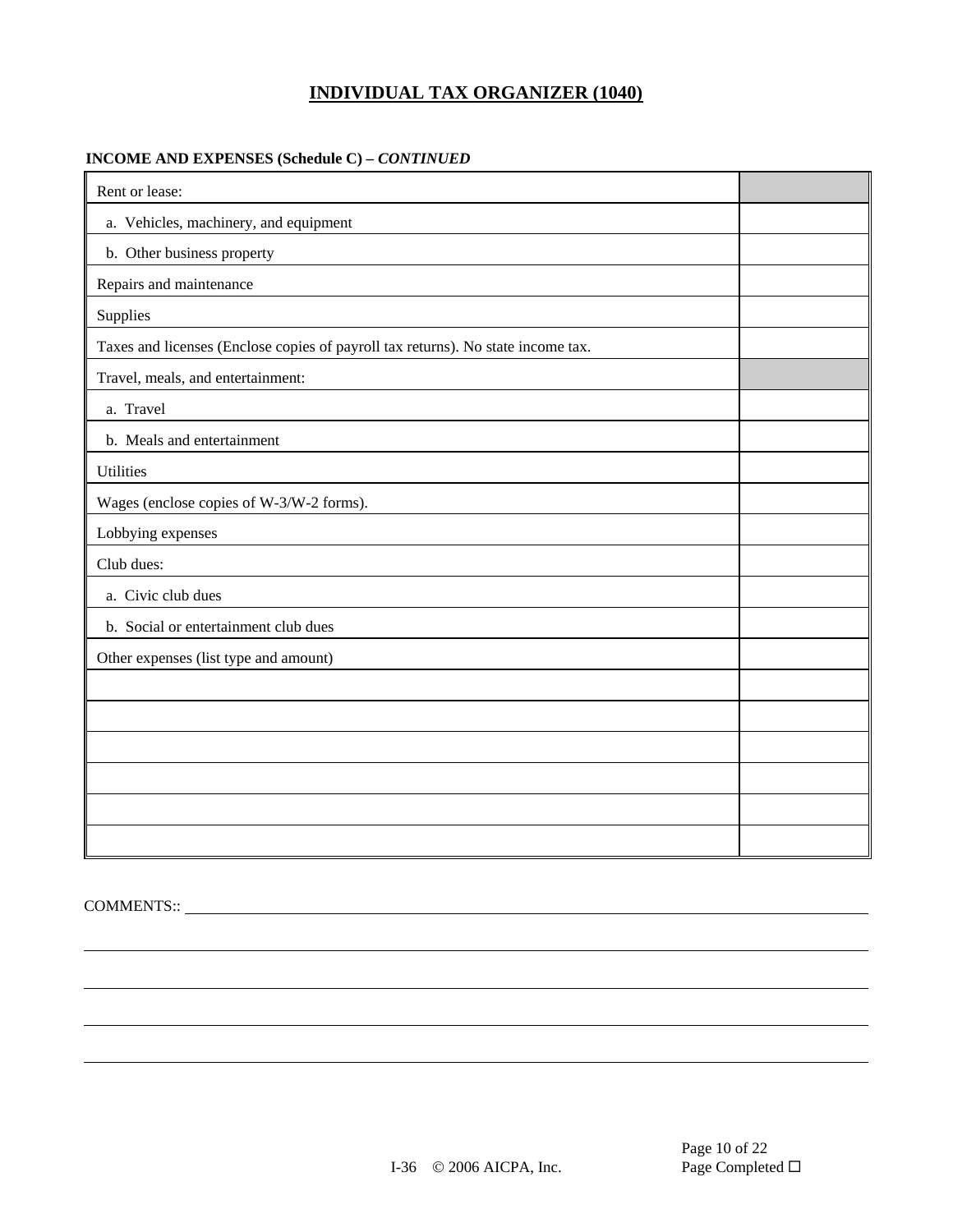#### **OFFICE IN HOME**

To qualify for an office in home deduction, the area must be used exclusively for business purposes on a regular basis in connection with your employer's business and for your employer's convenience. If you are self-employed, it must be your principal place of business or you must be able to show that income is actually produced there. If business use of home relates to daycare, provide total hours of business operation for the year.

| Business or activity for which you have an office | Total area of the house | Area of business      | <b>Business</b> |
|---------------------------------------------------|-------------------------|-----------------------|-----------------|
|                                                   | (square feet)           | portion (square feet) | percentage      |
|                                                   |                         |                       |                 |

#### I. DEPRECIATION

|                                   | Date Placed in<br>Service | Cost/Basis | Method | Life | Prior<br>Depreciation |
|-----------------------------------|---------------------------|------------|--------|------|-----------------------|
| House                             |                           |            |        |      |                       |
| Land                              |                           |            |        |      |                       |
| <b>Total Purchase Price</b>       |                           |            |        |      |                       |
| Improvements<br>(Provide details) |                           |            |        |      |                       |

#### II. EXPENSES TO BE PRORATED:

| Mortgage interest        |  |
|--------------------------|--|
| Real estate taxes        |  |
| <b>Utilities</b>         |  |
| Property insurance       |  |
| Other expenses - itemize |  |
|                          |  |
|                          |  |

#### III. EXPENSES THAT APPLY DIRECTLY TO HOME OFFICE:

#### Telephone  $\overline{\phantom{a}}$

**Maintenance** 

Other expenses - itemize

Page 11 of 22

\_\_\_\_\_\_\_\_\_\_\_\_\_\_\_\_\_\_\_\_\_\_\_\_\_ \_\_\_\_\_\_\_\_\_\_\_

\_\_\_\_\_\_\_\_\_\_\_\_\_\_\_\_\_\_\_\_\_\_\_\_\_ \_\_\_\_\_\_\_\_\_\_\_ \_\_\_\_\_\_\_\_\_\_\_\_\_\_\_\_\_\_\_\_\_\_\_\_\_ \_\_\_\_\_\_\_\_\_\_\_ \_\_\_\_\_\_\_\_\_\_\_\_\_\_\_\_\_\_\_\_\_\_\_\_\_ \_\_\_\_\_\_\_\_\_\_\_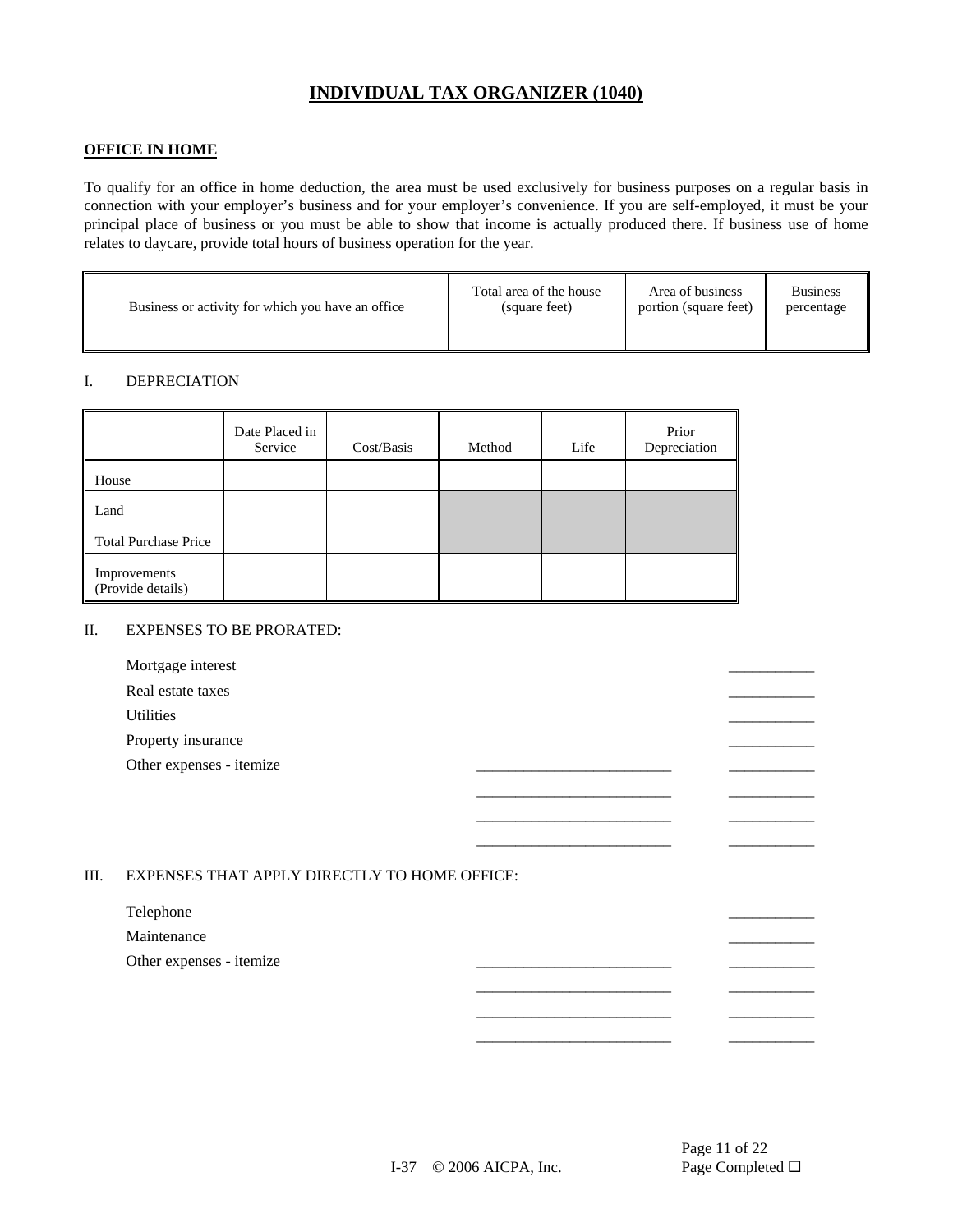**CAPITAL GAINS AND LOSSES** - Enclose all Forms 1099-B and 1099-S and HUD-1 closing statement. If you wish us to complete the following schedule, provide all your brokerage account statements and transaction slips for sales and purchases. Enter sales reported to you on Forms 1099-B and 1099-S:

| Description | Date<br>Acquired | Date<br>Sold | Sales<br>Proceeds | Cost or<br><b>Basis</b> | Gain (Loss) |
|-------------|------------------|--------------|-------------------|-------------------------|-------------|
|             |                  |              |                   |                         |             |
|             |                  |              |                   |                         |             |
|             |                  |              |                   |                         |             |
|             |                  |              |                   |                         |             |
|             |                  |              |                   |                         |             |
|             |                  |              |                   |                         |             |
|             |                  |              |                   |                         |             |
|             |                  |              |                   |                         |             |
|             |                  |              |                   |                         |             |
|             |                  |              |                   |                         |             |

Enter the sales **NOT** reported on Forms 1099-B and 1099-S:

| Description | Date<br>Acquired | Date<br>Sold | Sales<br>Proceeds | Cost or<br><b>Basis</b> | Gain (Loss) |
|-------------|------------------|--------------|-------------------|-------------------------|-------------|
|             |                  |              |                   |                         |             |
|             |                  |              |                   |                         |             |
|             |                  |              |                   |                         |             |
|             |                  |              |                   |                         |             |
|             |                  |              |                   |                         |             |
|             |                  |              |                   |                         |             |
|             |                  |              |                   |                         |             |
|             |                  |              |                   |                         |             |
|             |                  |              |                   |                         |             |
|             |                  |              |                   |                         |             |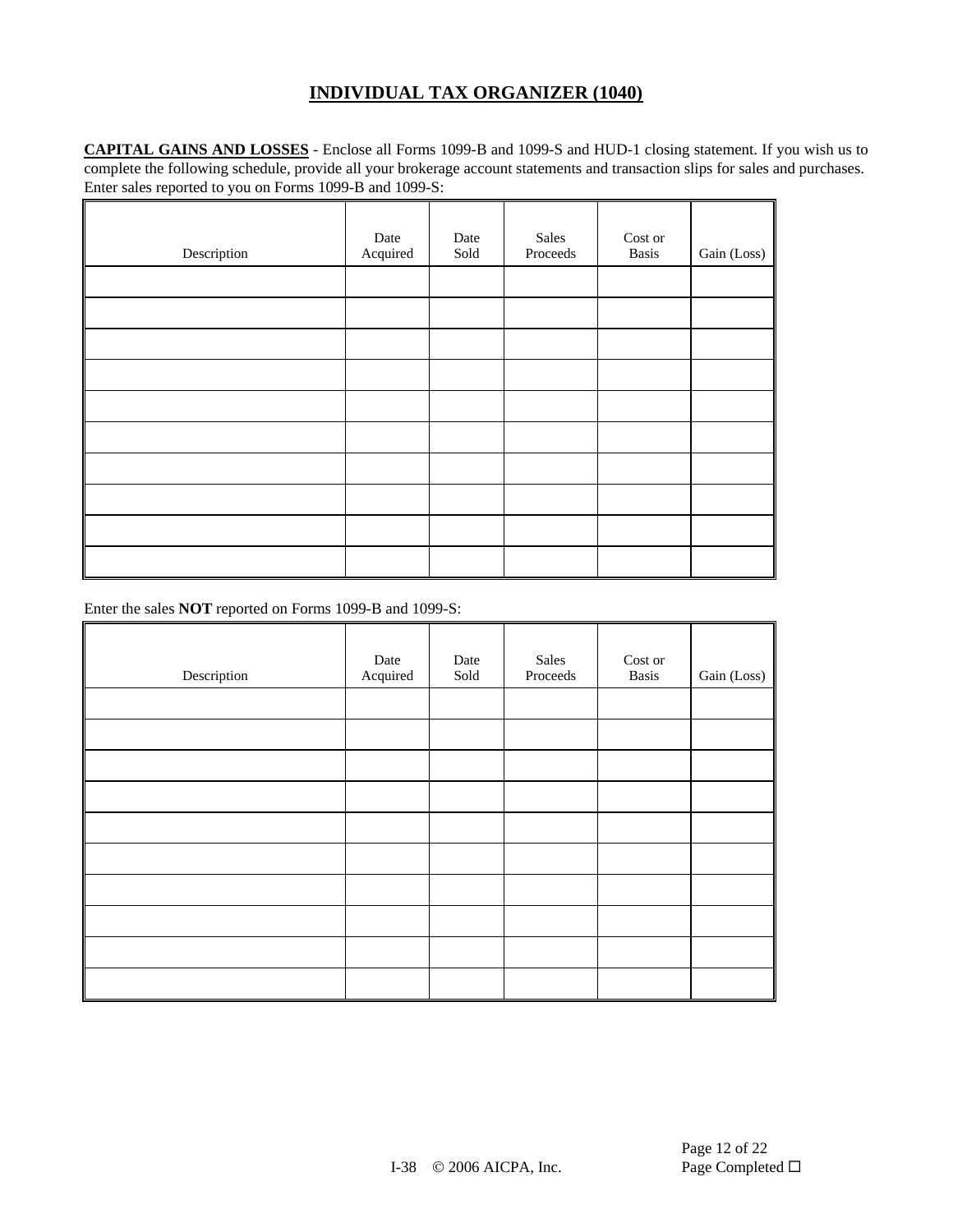#### **SALE/PURCHASE OF PERSONAL RESIDENCE**

Provide closing statements (HUD-1) on purchase and sale of old residence and purchase of new residence.

| Description | Amount |
|-------------|--------|
|             |        |
|             |        |
|             |        |

### **MOVING EXPENSES**

| Did you change your residence during this year incident to a change in employment, transfer,<br>or self-employment?                                                                                   |     | No r           |
|-------------------------------------------------------------------------------------------------------------------------------------------------------------------------------------------------------|-----|----------------|
| If yes, furnish the following information:<br>Number of miles from your former residence to your new business location<br>Number of miles from your former residence to your former business location |     | miles<br>miles |
| Did your employer reimburse or pay directly any of your moving expenses?                                                                                                                              | Yes | No.            |
| If yes, enclose the employer provided itemization form and note the amount of<br>reimbursement received.                                                                                              |     |                |
| Itemize below the total moving costs you paid without reduction for any reimbursement<br>by your employer.                                                                                            |     |                |
| Expenses of moving from old to new home:<br>Transportation expenses in moving household goods and family<br>Cost of storing and insuring household goods                                              |     |                |

#### **RESIDENCE CHANGE**

If you changed residences during the year, provide period of residence in each location.

| Residence #1 | From |  |  |  |
|--------------|------|--|--|--|
| Residence #2 | From |  |  |  |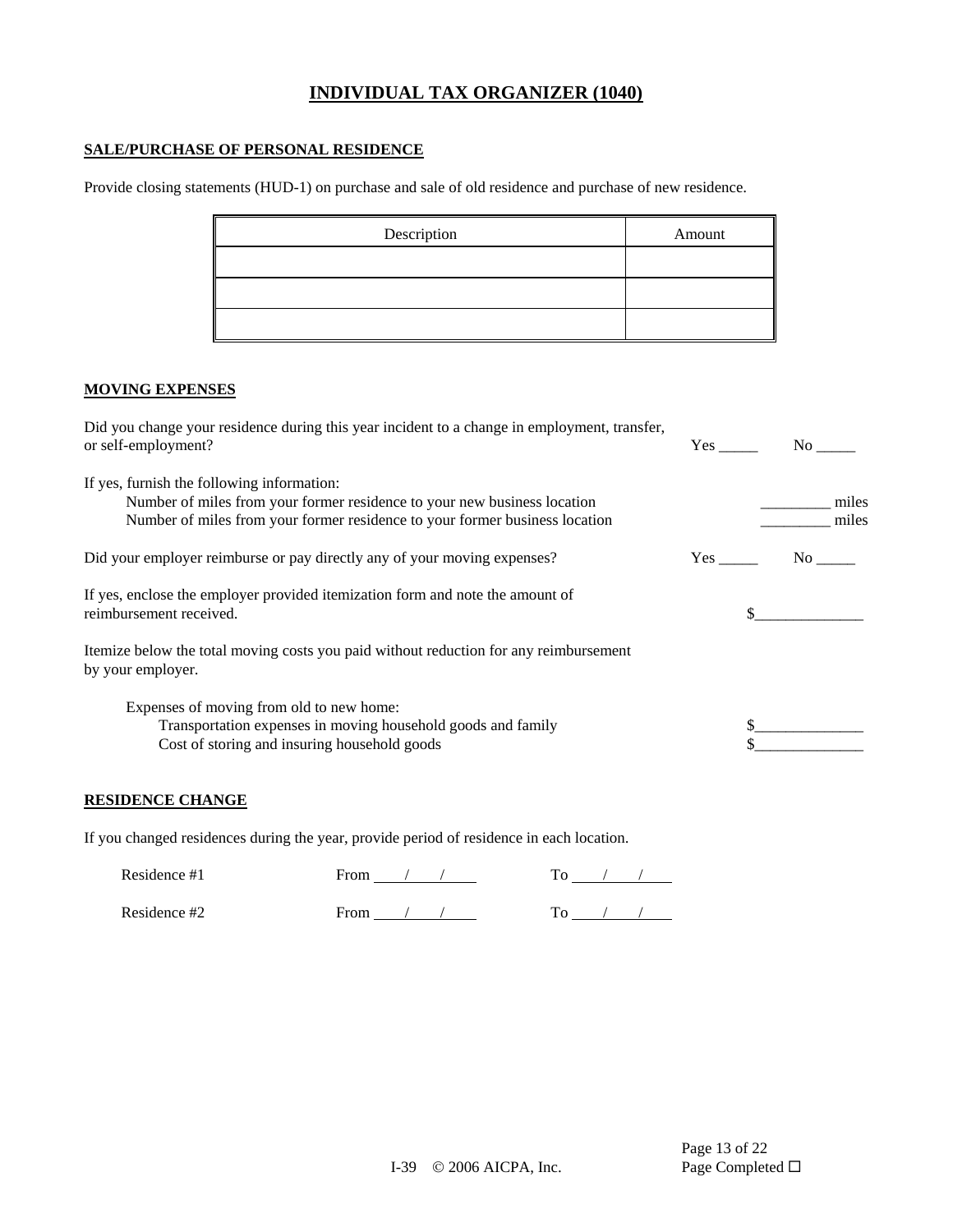|    | <b>RENTAL INCOME</b> - Complete a separate schedule for each property.                                                                                                                   |  |                                                                                   |                    |
|----|------------------------------------------------------------------------------------------------------------------------------------------------------------------------------------------|--|-----------------------------------------------------------------------------------|--------------------|
| 1. |                                                                                                                                                                                          |  |                                                                                   |                    |
| 2. |                                                                                                                                                                                          |  | Personal use?                                                                     | $Yes$ No $\_\_\_\$ |
|    | If personal use yes:                                                                                                                                                                     |  |                                                                                   |                    |
|    | Number of days the property was occupied by you, a member of<br>the family, or any individual not paying rent at the fair market value.<br>Number of days the property was not occupied. |  |                                                                                   |                    |
| 3. | Did you actively participate in the operation of the rental property during the year?                                                                                                    |  |                                                                                   | $Yes$ No $N$       |
| 4. | Were more than half of personal services that you or your spouse performed<br>a)<br>during the year performed in real property trades?                                                   |  |                                                                                   | $Yes$ No $N$       |
|    | b)<br>real property trades or businesses?                                                                                                                                                |  | Did you or your spouse perform more than 750 hours of services during the year in | $Yes$ No $No$      |
|    | <b>Income:</b>                                                                                                                                                                           |  |                                                                                   |                    |
|    | Rents received                                                                                                                                                                           |  | Other income                                                                      |                    |
|    | <b>Expenses:</b>                                                                                                                                                                         |  |                                                                                   |                    |
|    | Mortgage interest                                                                                                                                                                        |  | Legal                                                                             |                    |
|    | Other interest                                                                                                                                                                           |  | Cleaning                                                                          |                    |
|    | Insurance                                                                                                                                                                                |  | Assessments                                                                       |                    |
|    | Repairs and maintenance                                                                                                                                                                  |  | <b>Utilities</b>                                                                  |                    |
|    | Travel                                                                                                                                                                                   |  | Other (itemize)                                                                   |                    |
|    | Advertising                                                                                                                                                                              |  |                                                                                   |                    |
|    | Taxes                                                                                                                                                                                    |  |                                                                                   |                    |

If this is the first year we are preparing your return, provide depreciation records.

If this is a new property, provide the closing statement. (HUD-1)

List below any improvements or assets purchased during the year.

| Description | Date placed in service | Cost |
|-------------|------------------------|------|
|             |                        |      |
|             |                        |      |
|             |                        |      |

If the property was sold during the year, provide the closing statement. (HUD-1)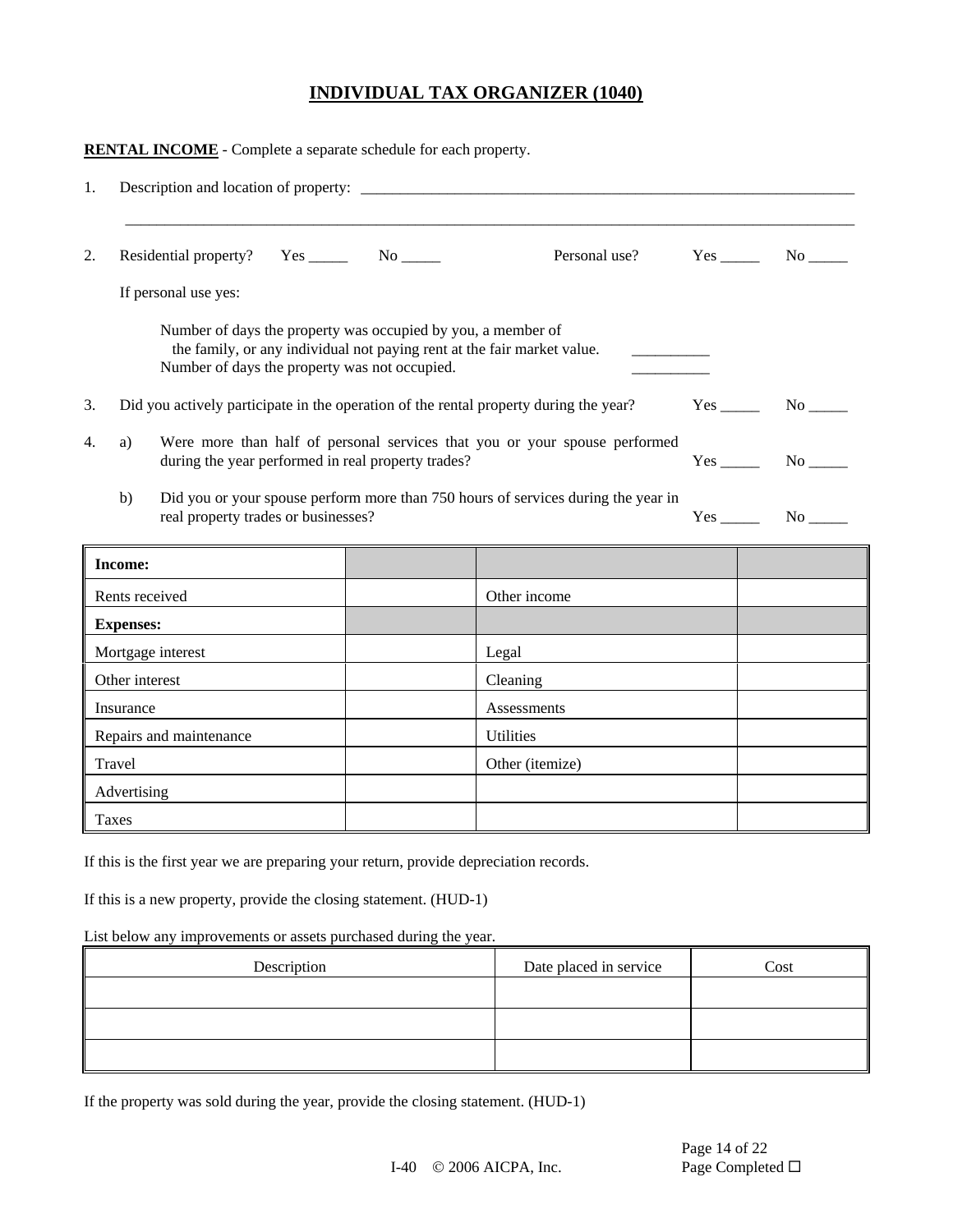### **INCOME FROM PARTNERSHIPS, ESTATES, LLCS, TRUSTS, AND S CORPORATIONS**

Enclose all Schedules K-1 received to date. Also list below all Schedules K-1 not yet received:

| Name | Source Code* | Federal ID# |
|------|--------------|-------------|
|      |              |             |
|      |              |             |
|      |              |             |
|      |              |             |
|      |              |             |
|      |              |             |
|      |              |             |
|      |              |             |
|      |              |             |
|      |              |             |
|      |              |             |

\*Source Code:  $P =$  Partnership  $E =$  Estate/Trust  $S = S$  Corporation

### **CONTRIBUTIONS TO RETIREMENT PLANS**

|                                                                                                                                                 | <b>TAXPAYER</b> | <b>SPOUSE</b> |
|-------------------------------------------------------------------------------------------------------------------------------------------------|-----------------|---------------|
| Are you covered by a qualified retirement plan? $(Y/N)$                                                                                         |                 |               |
| Do you want to make the maximum deductible IRA contribution? $(Y/N)$                                                                            |                 |               |
| IRA payments made for this return                                                                                                               | \$              | \$            |
| IRA payments made for this return for nonworking spouse                                                                                         | \$              | S             |
| Do you want to make an IRA contribution even if part or all of it may not be deducted?<br>(Y/N) If yes, provide copy of latest Form 8606 filed. |                 |               |
| Have you made or do you want to make a Roth IRA contribution? $(Y/N)$<br>If yes, provide Roth IRA payments made for this return.                | \$              | \$            |
| Do you want to make the maximum allowable Keogh/SEP/SIMPLE IRA contribution?<br>(Y/N)                                                           |                 |               |
| Keogh/SEP/SIMPLE IRA payments made for this return                                                                                              | \$              | \$            |
| Date Keogh/SIMPLE IRA Plan established                                                                                                          |                 |               |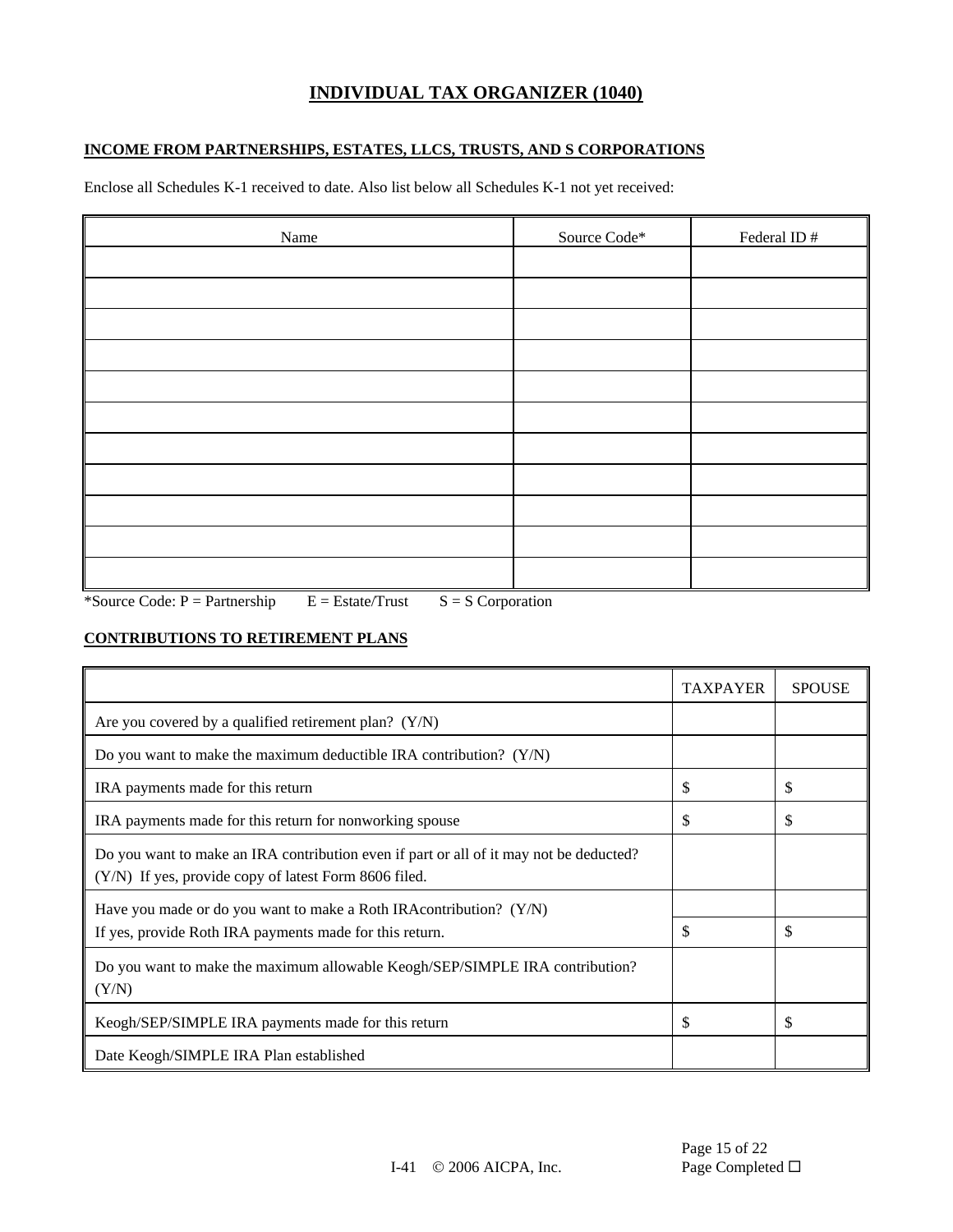### **ALIMONY PAID**

Name of Recipient(s)

Social Security Number(s) of Recipient(s)

Amount(s) Paid  $\frac{1}{2}$  **S** 

If a divorce occurred this year, enclose a copy of the divorce decree and property settlement.

#### **MEDICAL AND DENTAL EXPENSES (PLEASE NOTE THAT MEDICAL EXPENSES MUST EXCEED 7.5% OF ADJUSTED GROSS INCOME TO BE DEDUCTIBLE.) HEALTH INSURANCE PREMIUMS AND MEDICAL EXPENSES PAID WITH PRE-TAX DOLLARS (CAFETERIA PLANS, HAS, ETC.) ARE NOT DEDUCTIBLE.**

| Description                                                              | Amount    |  |
|--------------------------------------------------------------------------|-----------|--|
| Premiums for health and accident insurance including Medicare            |           |  |
| Long-term care premiums: Taxpayer \$                                     | Spouse \$ |  |
| Medicine and drugs (prescription only)                                   |           |  |
| Doctors, dentists, nurses                                                |           |  |
| Hospitals, clinics, laboratories                                         |           |  |
| Other:                                                                   |           |  |
| Eyeglasses / corrective surgery                                          |           |  |
| Ambulance                                                                |           |  |
| Medical supplies / equipment                                             |           |  |
| Hearing aids                                                             |           |  |
| Lodging and meals                                                        |           |  |
| Travel                                                                   |           |  |
| Mileage (number of miles)                                                |           |  |
| Long-term care expenses                                                  |           |  |
| Payments for in-home care (complete later section on home care expenses) |           |  |
| Insurance reimbursements received                                        |           |  |

Were any of the above expenses related to cosmetic surgery? Yes\_\_\_\_\_ No \_\_\_\_\_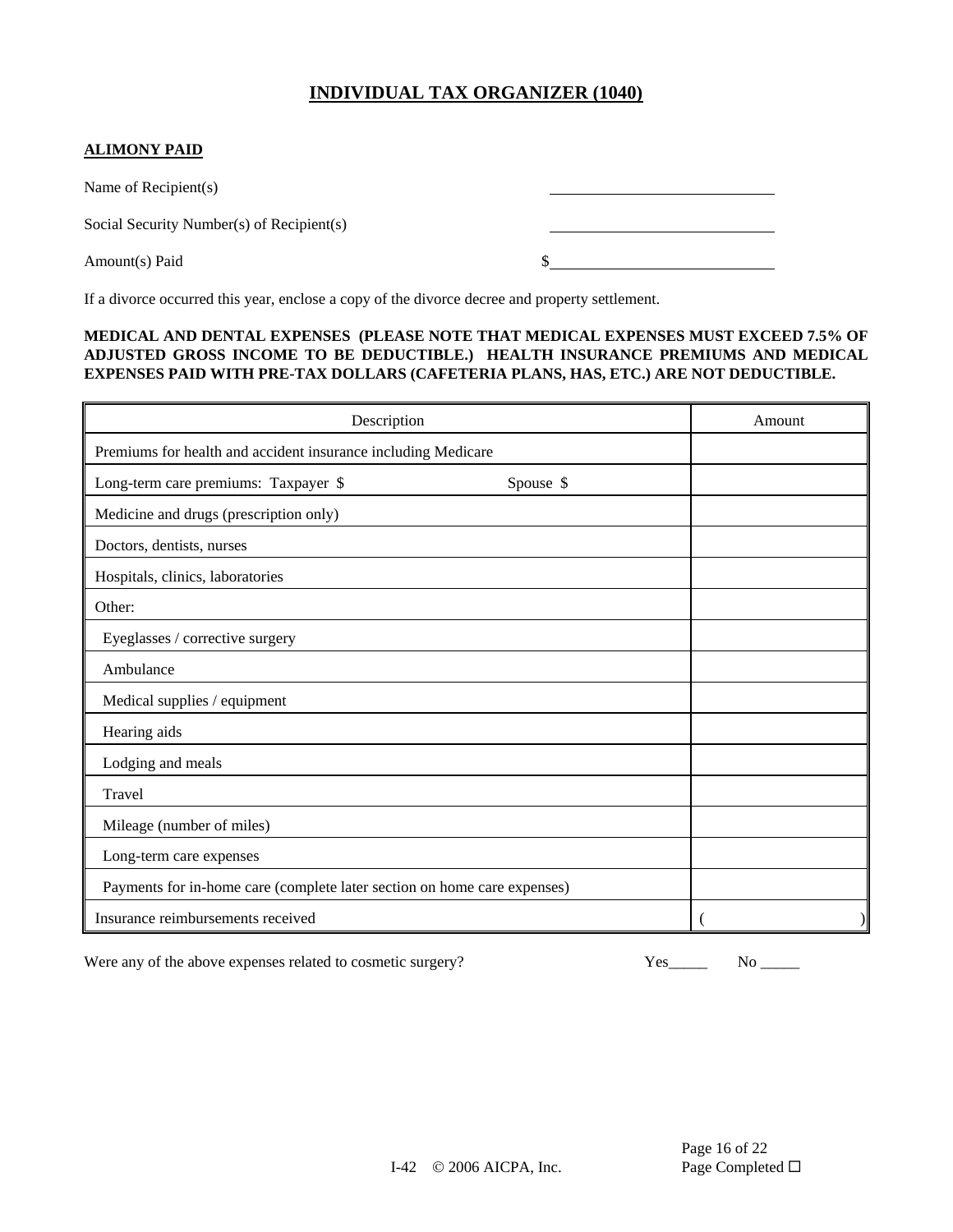### **DEDUCTIBLE TAXES**

| Description                                                             | Amount |
|-------------------------------------------------------------------------|--------|
| State and local income taxes payments made this year for prior year(s). |        |
| Real estate taxes: Primary residence                                    |        |
| Secondary residence                                                     |        |
| Other                                                                   |        |
| Personal property tax                                                   |        |
| Ad valorem taxes on automobiles, trucks, or trailers:                   |        |
| Sales tax on major items (auto, boat, home improvements, etc.)          |        |
| Other sales taxes paid (if applicable)                                  |        |
| Intangible tax                                                          |        |
| Other taxes ( <i>itemize</i> )                                          |        |
| Foreign tax withheld (may be used as a credit)                          |        |

#### **INTEREST EXPENSE**

Mortgage interest (enclose Forms 1098).

| Payee* | Property** | Amount |
|--------|------------|--------|
|        |            |        |
|        |            |        |
|        |            |        |
|        |            |        |
|        |            |        |

\*Include address and social security number if payee is an individual.

\*\*Describe the property securing the related obligation, i.e., principal residence, motor home, boat, etc.

Unamortized Points on residence refinancing

| Date of Refinance | Loan Term | <b>Total Points</b> |
|-------------------|-----------|---------------------|
|                   |           |                     |
|                   |           |                     |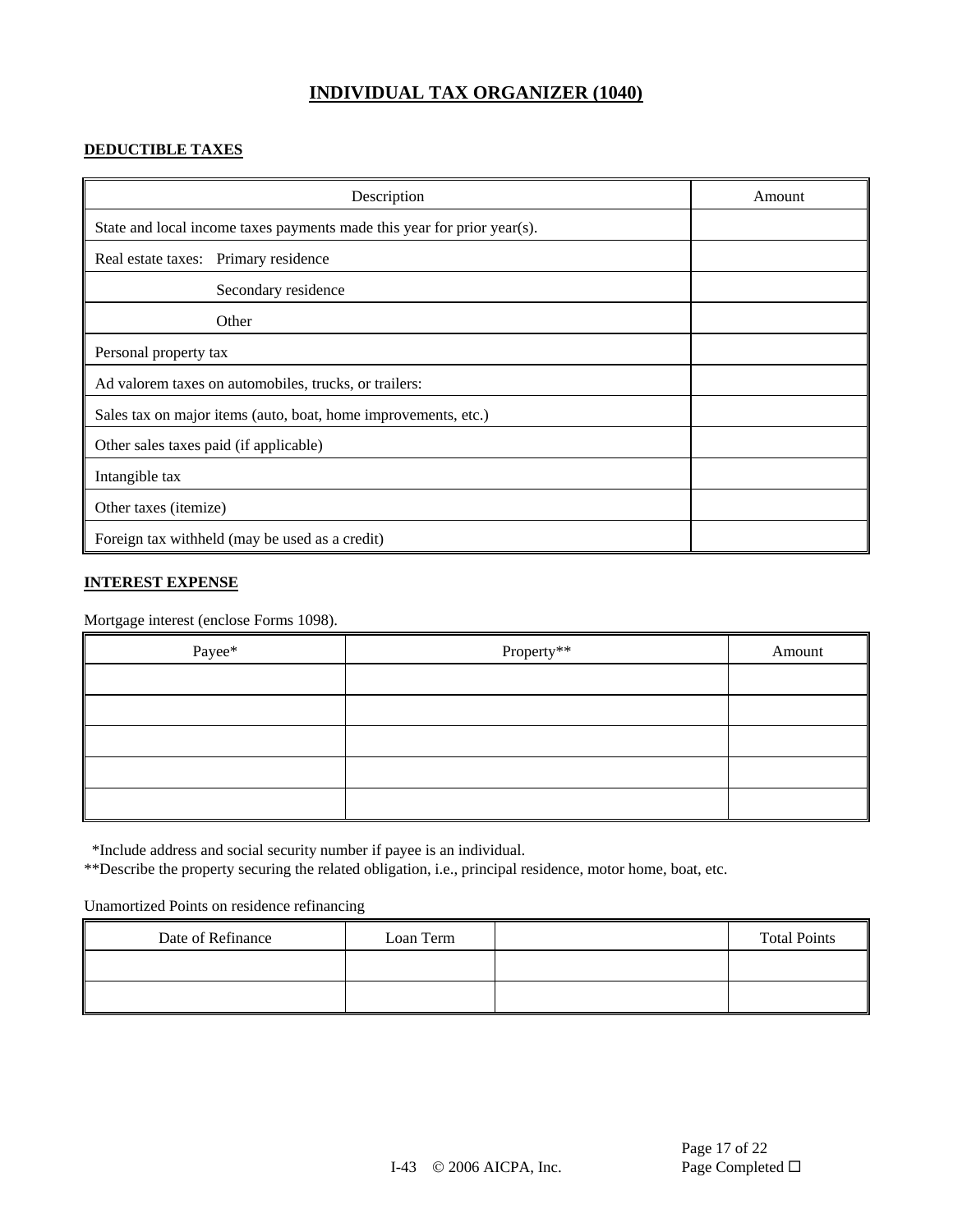#### Student Loan Interest

| Payee | Purpose | Amount |
|-------|---------|--------|
|       |         |        |
|       |         |        |

#### Investment/Passive Interest

| Payee | <b>Investment Purpose</b> | Amount |
|-------|---------------------------|--------|
|       |                           |        |
|       |                           |        |
|       |                           |        |
|       |                           |        |
|       |                           |        |

#### Business Interest

| Payee | <b>Business Purpose</b> | Amount |
|-------|-------------------------|--------|
|       |                         |        |
|       |                         |        |
|       |                         |        |
|       |                         |        |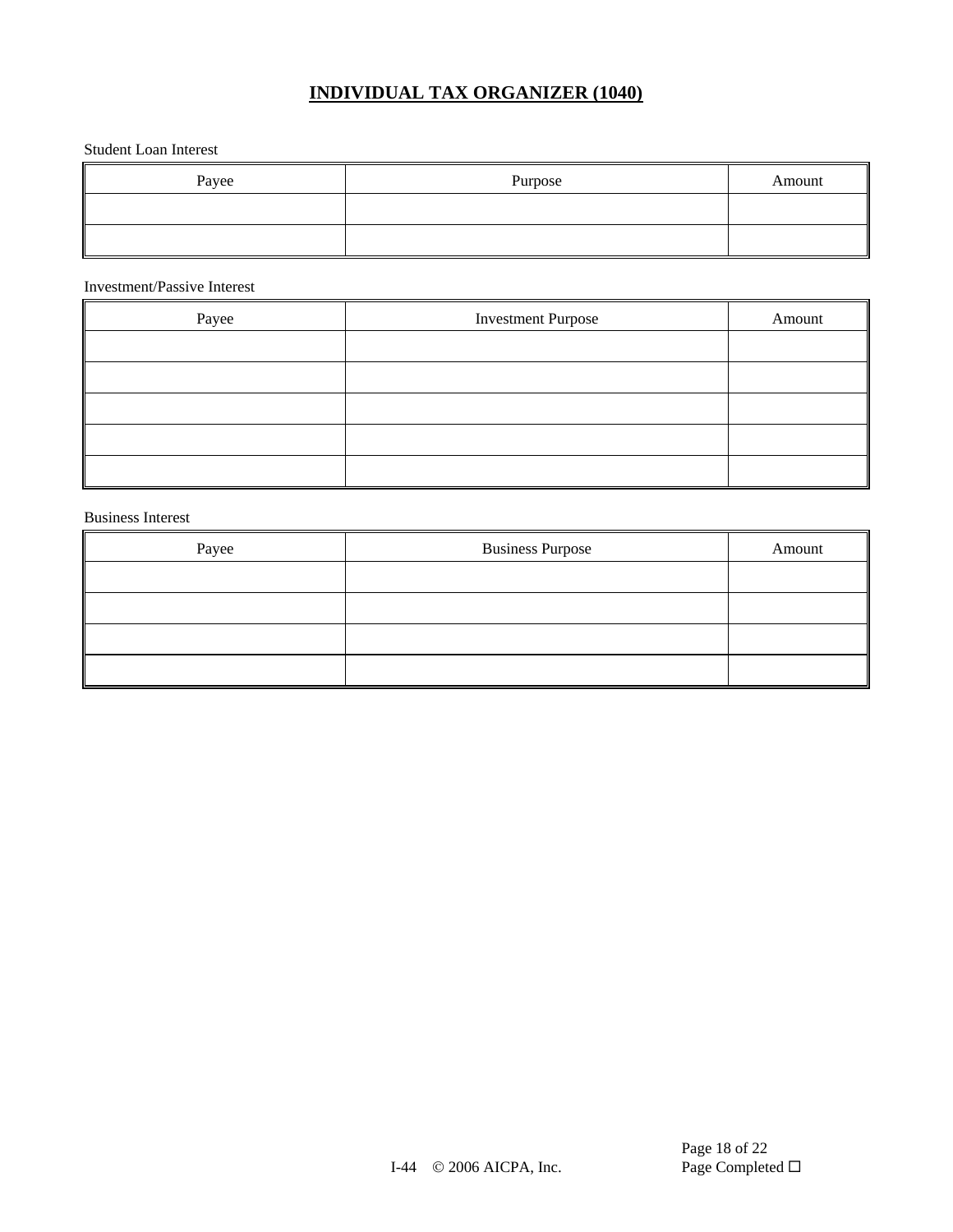#### **CONTRIBUTIONS**

Cash contributions, for which you have receipts, canceled checks, etc. NOTE: You need to have written acknowledgment from any charity to which you made individual donations of \$250 or more during the year.

| Donee | Amount | Donee | Amount |
|-------|--------|-------|--------|
|       |        |       |        |
|       |        |       |        |
|       |        |       |        |
|       |        |       |        |
|       |        |       |        |
|       |        |       |        |
|       |        |       |        |

Cash contributions for which no receipts are available (receipts required beginning 2007)

| Donee | Amount | Donee | Amount |
|-------|--------|-------|--------|
|       |        |       |        |
|       |        |       |        |
|       |        |       |        |

Expenses incurred in performing volunteer work for charitable organizations:

| Parking fees and tolls |  |
|------------------------|--|
| <b>Supplies</b>        |  |
| Meals & Entertainment  |  |
| Other (itemize)        |  |
| Automobile Mileage     |  |

Other than cash contributions (enclose receipt(s)):

| Organization name and address |  |  |
|-------------------------------|--|--|
| Description of property       |  |  |
| Date acquired                 |  |  |
| How acquired                  |  |  |
| Cost or basis                 |  |  |
| Date contributed              |  |  |
| Fair market value (FMV)       |  |  |
| How FMV determined            |  |  |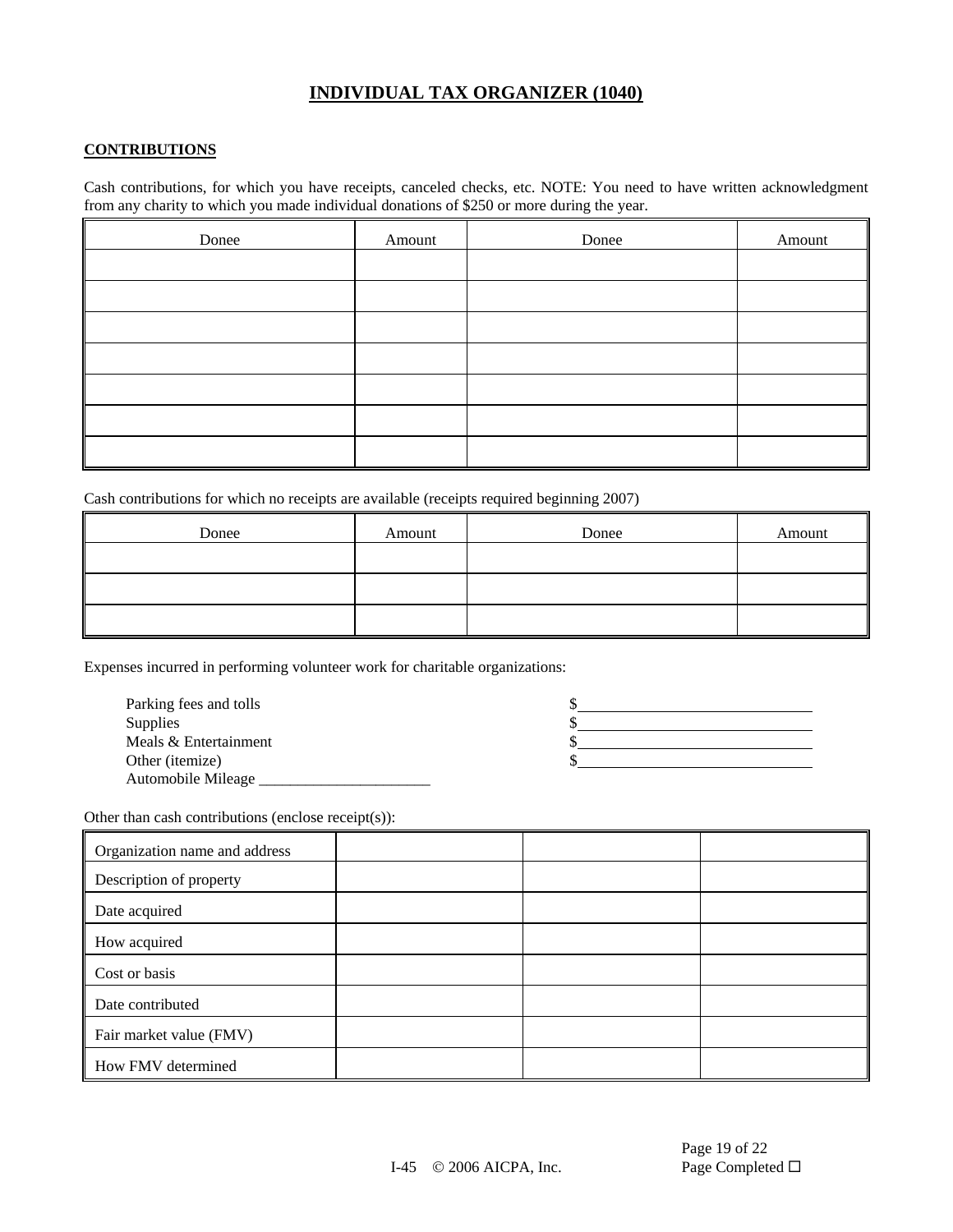### **CASUALTY OR THEFT LOSSES**

Loss of property by theft or damage to property by fire, storm, car accident, shipwreck, flood, or other "act of God."

|                                 | Property 1                         | Property 2                         | Property 3                         |
|---------------------------------|------------------------------------|------------------------------------|------------------------------------|
| Indicate type of property       | $\Box$ Business<br>$\Box$ Personal | $\Box$ Business<br>$\Box$ Personal | $\Box$ Business<br>$\Box$ Personal |
| Description of property         |                                    |                                    |                                    |
| Date acquired                   |                                    |                                    |                                    |
| Cost                            |                                    |                                    |                                    |
| Date of loss                    |                                    |                                    |                                    |
| Description of loss             |                                    |                                    |                                    |
| Was property insured? (Y/N)     |                                    |                                    |                                    |
| Was insurance claim made? (Y/N) |                                    |                                    |                                    |
| Insurance proceeds              |                                    |                                    |                                    |
| Fair market value before loss   |                                    |                                    |                                    |
| Fair market value after loss    |                                    |                                    |                                    |

Is the property in a Presidentially declared disaster area? Yes\_\_\_\_\_ No\_\_\_\_\_

#### **MISCELLANEOUS DEDUCTIONS**

| Description                                                                                                                                                                                             | Amount |
|---------------------------------------------------------------------------------------------------------------------------------------------------------------------------------------------------------|--------|
| Union dues                                                                                                                                                                                              |        |
| Income tax preparation fees                                                                                                                                                                             |        |
| Legal fees (provide details)                                                                                                                                                                            |        |
| Safe deposit box rental (if used for storage of documents or items related to income-producing property)                                                                                                |        |
| Small tools                                                                                                                                                                                             |        |
| Uniforms which are not suitable for wear outside work                                                                                                                                                   |        |
| Safety equipment and clothing                                                                                                                                                                           |        |
| Professional dues                                                                                                                                                                                       |        |
| Business publications                                                                                                                                                                                   |        |
| Unreimbursed cost of business supplies                                                                                                                                                                  |        |
| Employment agency fees                                                                                                                                                                                  |        |
| Necessary expenses connected with producing or collecting income or for managing or protecting property<br>held for producing income not reported on Form 2106 - Employee unreimbursed business expense |        |
| Business use of home - (use "office in home" schedule provided in this organizer)                                                                                                                       |        |
| Other miscellaneous deductions – itemize                                                                                                                                                                |        |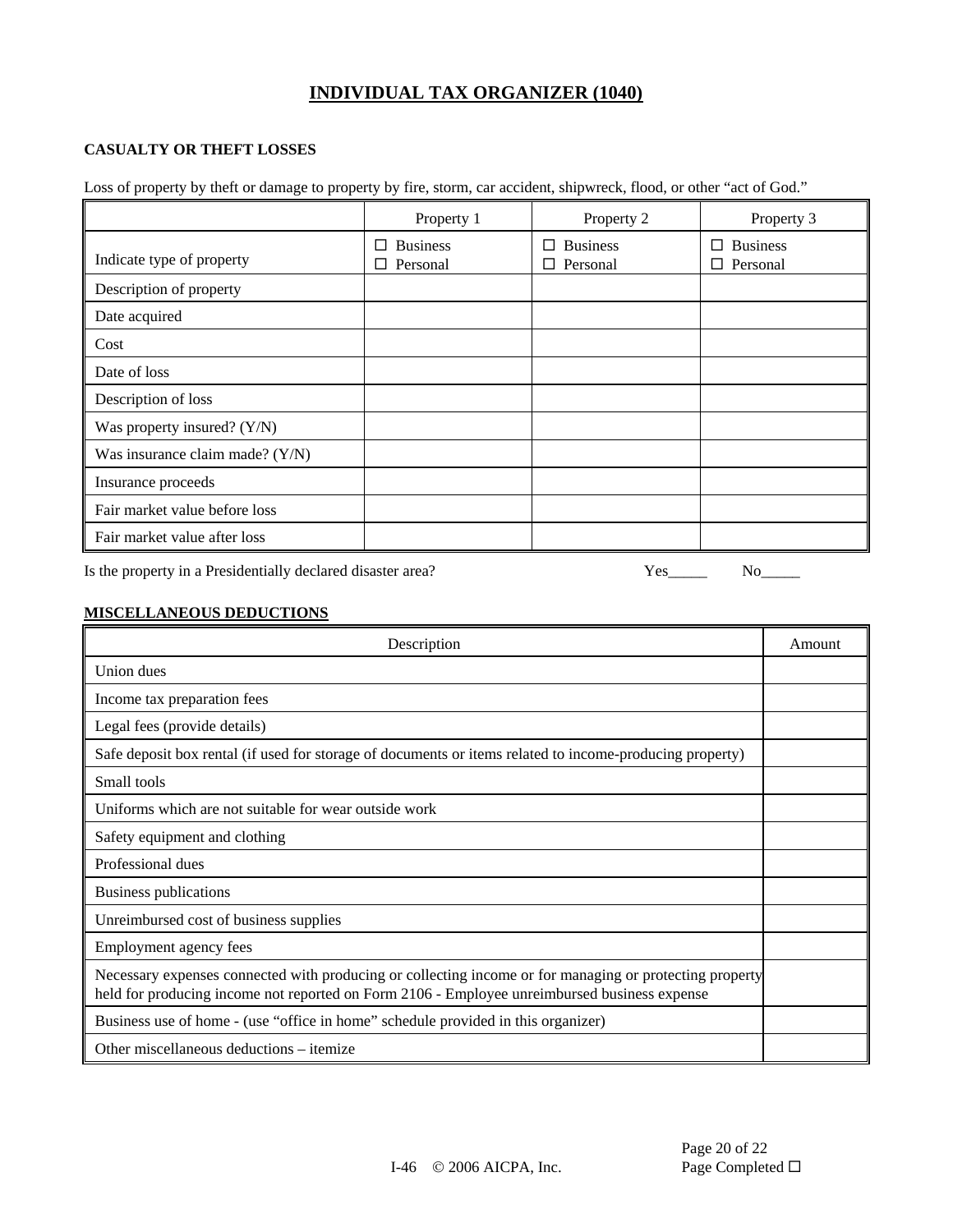#### **EMPLOYEE BUSINESS EXPENSES**

Expenses incurred by: Taxpayer Spouse Occupation \_\_\_\_\_\_\_\_\_\_\_\_\_\_\_\_\_\_\_\_\_\_

(Complete a separate schedule for each business)

| Description                                | <b>Total Expense</b><br><b>Incurred</b> | Employer<br>Reimbursement<br>Reported on W-2 | Employer<br>Reimbursement<br>Not on W-2 |
|--------------------------------------------|-----------------------------------------|----------------------------------------------|-----------------------------------------|
| Travel expenses while away from home:      |                                         |                                              |                                         |
| Transportation costs                       |                                         |                                              |                                         |
| Lodging                                    |                                         |                                              |                                         |
| Meals and entertainment                    |                                         |                                              |                                         |
| Other employee business expenses – itemize |                                         |                                              |                                         |
|                                            |                                         |                                              |                                         |
|                                            |                                         |                                              |                                         |
|                                            |                                         |                                              |                                         |

Automobile Expenses - Complete a separate schedule for each vehicle.

| Vehicle description                             |                                                                                                                                                  | Total business miles                           |                                                 |                       |
|-------------------------------------------------|--------------------------------------------------------------------------------------------------------------------------------------------------|------------------------------------------------|-------------------------------------------------|-----------------------|
| Date placed in service                          |                                                                                                                                                  | Total commuting miles                          |                                                 |                       |
| Cost/Fair market value                          |                                                                                                                                                  | Total other personal miles                     |                                                 |                       |
| Lease term, if applicable                       |                                                                                                                                                  | Total miles this year                          |                                                 |                       |
| Actual expenses                                 |                                                                                                                                                  | Average daily round trip<br>commuting distance | <u> 1980 - Johann Barnett, fransk politik (</u> |                       |
| Gas, oil                                        | the control of the control of the control of                                                                                                     | Taxes                                          | <u> 1989 - Johann Barbara, martxa a</u>         |                       |
| Repairs                                         |                                                                                                                                                  | Tags & licenses                                |                                                 |                       |
| Tires, supplies                                 |                                                                                                                                                  | Interest                                       |                                                 |                       |
| Insurance                                       |                                                                                                                                                  | Lease payments                                 |                                                 |                       |
| Parking                                         |                                                                                                                                                  | Other                                          |                                                 |                       |
|                                                 | Did you acquire, lease or dispose of a vehicle for business during this year?<br>If yes, enclose purchase and sales contract or lease agreement. |                                                | Yes                                             | No no                 |
| If yes, enter the number of months __________.  | Did you use the above vehicle in this business less than 12 months?                                                                              |                                                | Yes                                             | No no                 |
|                                                 | Do you have another vehicle available for personal purposes?                                                                                     |                                                | Yes                                             | $No$ <sub>_____</sub> |
| Do you have evidence to support your deduction? |                                                                                                                                                  |                                                | Yes                                             | No no                 |
| Is the evidence written?                        |                                                                                                                                                  |                                                | Yes                                             | No                    |

Page 21 of 22

I-47 © 2006 AICPA, Inc. Page Completed □